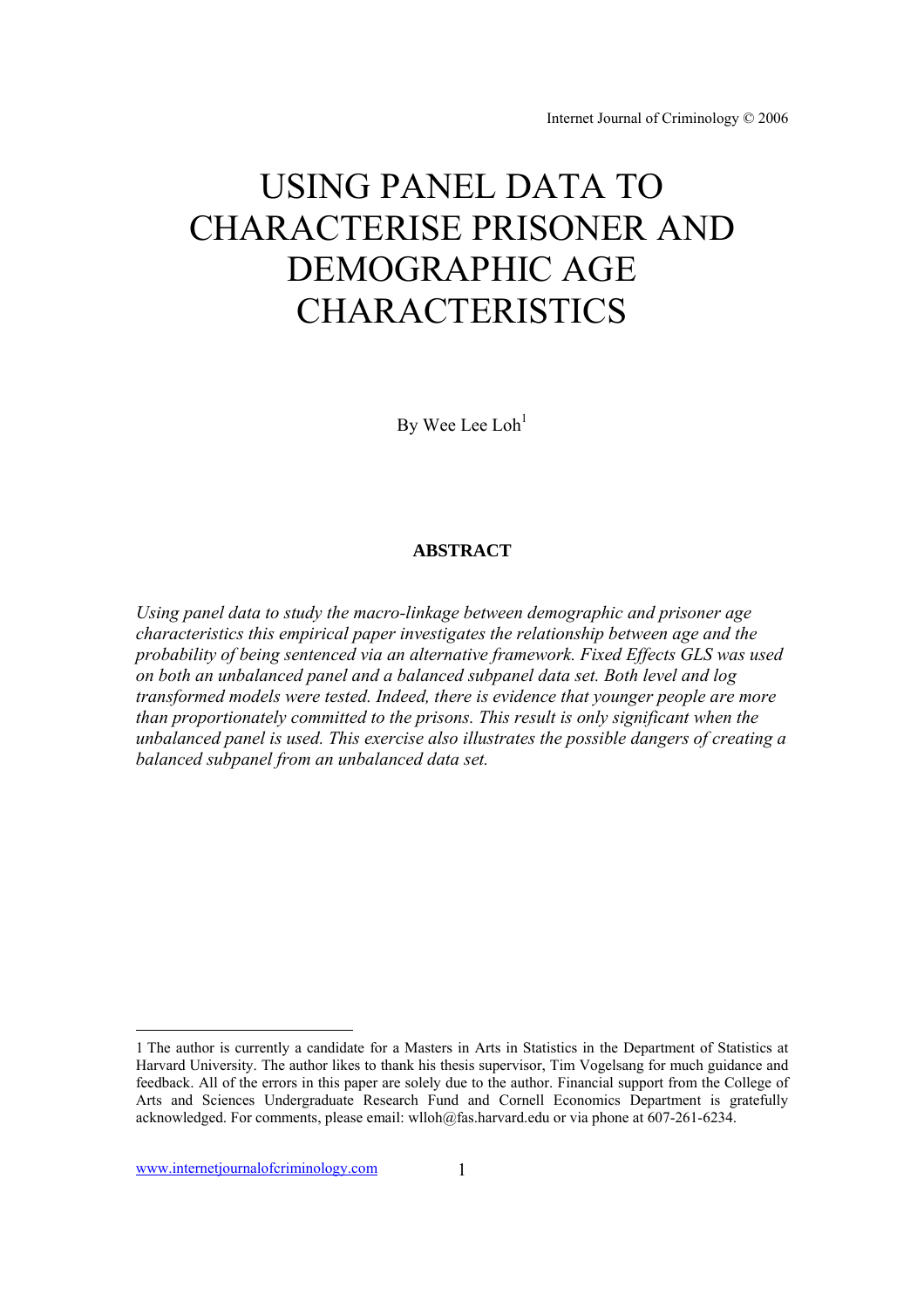## **1. Introduction**

After Nobel Laureate Gary Becker first published his pioneering article "Crime and Punishment: An Economics Approach", many economists have forayed into the field of criminology. The primary motivation for the study of crime is obvious. The expected social cost of criminal activities is always negative. By learning how the frequency and intensity of crime can be reduced, the expected social loss can be better minimised, which in turn enhances aggregate social welfare.

Historically, the causes and origins of crime have been the subjects of investigation by many disciplines, including economics. While no definitive conclusions have yet been reached, a number of factors affecting the volume and type of crime that occurs from place to place have been delineated. These factors include economic conditions, cultural conditions and effective strength of the judicial system. Amongst the spectrum of accepted explanations, this paper focuses on one particular factor, the demography.

The relationship between demography and criminology dates back to the eighteenth century, when social statisticians, particularly Quetelet and Lexis (Stigler, 1986) drew heavily on both criminological and demographic data. Between the 1960s and 1970s, criminologists noticed the value in relating demographic patterns to crime rates. Chilton & Spielberger (1971), Ferdinand (1970) and Wellford (1973) are some of the many authors2 who studied this relationship. In these studies, crime rates were regressed onto demographic variables and test if the crime rate was significantly

<sup>&</sup>lt;sup>2</sup>More authors include Sagi & Wellford (1968), Lee (1984), Cohen & Land (1987). This list is by no means exhaustive.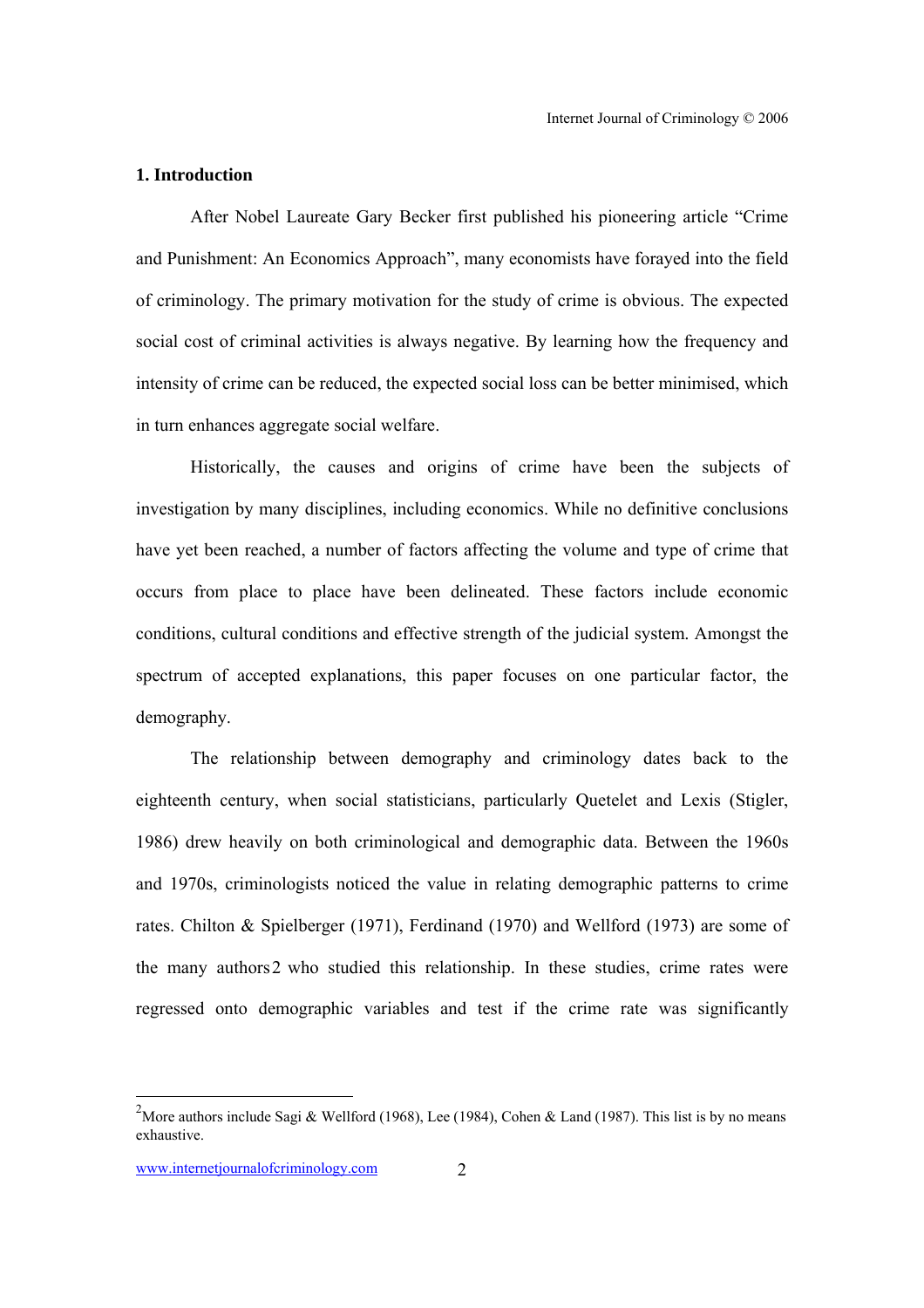explained by those demographic variables. Instead, the proposed model in this paper will instead regress the median age of prisoner onto the median age of the population.

There is little debate over the basic form of the relationship between age and crime. Age-specific crime rates tend to rise with increasing age during childhood and early adolescence, peak in the early 20s and then fall rapidly thereafter (Messner & Rosenfeld, 1999). This form of relationship is derived from the lifecourse trajectory literature, which authors like Nagin and Land (1993), Nagin, Farrington and Moffitt (1995) have extensively researched. This paper will not analyse this crime-age relationship via a life-course perspective. Although the general patterns pertaining to individual age and crime are well established, controversies about the specific nature of the patterns and the interpretations exist.

Hirschi and Gottfredson (1983) first touched off considerable debate several years ago when they published an article asserting that the relationship between age and crime is invariant with respect to social and economic circumstances. They claim that the aging of the criminal is the sole explanation for the decline in criminal offending. On the other hand, Greenberg (1977, 1983) offered an alternative structural interpretation of the relationship between crime and age. His single explanatory framework encompasses elements of both strain and control theories of crime. Unlike Gottfredson and Hirschi who view criminal behaviour as rooted in the biological process of aging, Greenberg (1983) posits that the age-crime relationship is highly contingent on the changing social position of adolescents.

Against this backdrop of age-crime relationships, some of the linkages between crime and demography will be discussed. Messner and South (2000) explore many ways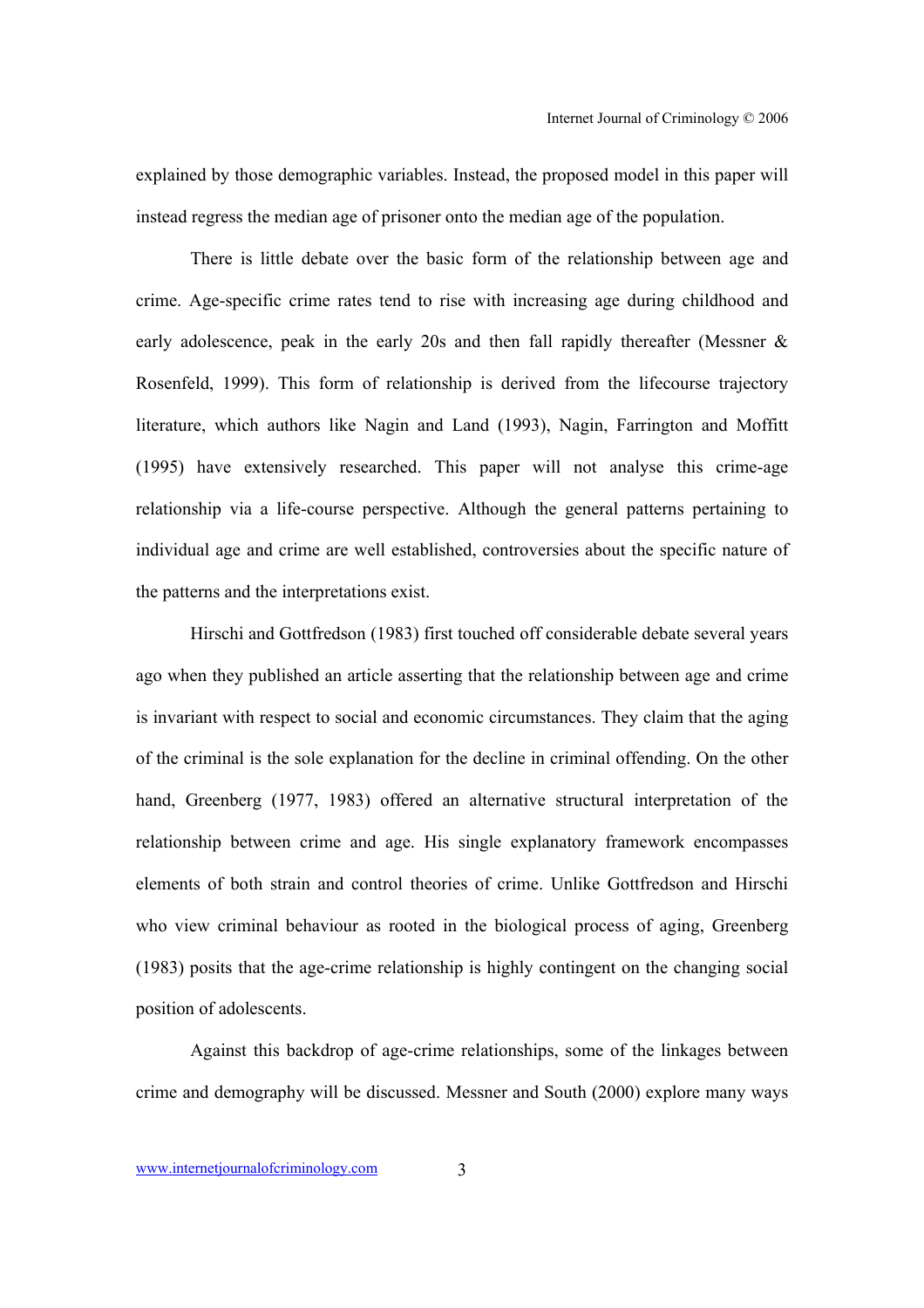in which criminal and demographic behaviours are reciprocal, at both the microsocial and macrosocial levels, even though there is no single comprehensive theory that associates demographic trends and criminal behaviour. They assert that age is one of the most powerful and robust individual-level factors for predicting criminal behaviour. This finding constitutes the primary motivation to focus on the age-crime relationship so as to better understand the root of criminality.

Researchers have proffered some possible age-demographic linkages. One possible link is through compositional change. Evidence3 consistently indicates that younger people are at comparatively higher risk of becoming offenders. Aggregate crime rates vary as a function of the changes in the age composition of the population. If the high offending age classes expand, then the total crime rates will increase correspondingly, even if no change occurs in age-specific rates (Messner & South, 2000). Besides compositional links, contextual (or causal) associations exist. Contextual associations emphasize the effects of varying age group sizes on crime rates. Economist Richard Easterlin, prominently associated with this work, hypothesizes that changes in birth cohort sizes will alter the economic and social context within which people grow up. In particular, he focuses on the consequences of the large baby boom cohort on both the labour market and social institutions, which jointly affect the strain and control influences discussed by Greenberg. Like the compositional explanation, the contextual effect is consistent with Greenberg's social structural explanation.

Given that individual (micro) level predictors have been well-documented, this paper aims to study if the same level of predictability exists at the macrosocial level.

<sup>&</sup>lt;sup>3</sup>Messner & Rosenfeld (1999), Sampson & Lauritsen, (1994)

www.internetiournalofcriminology.com 4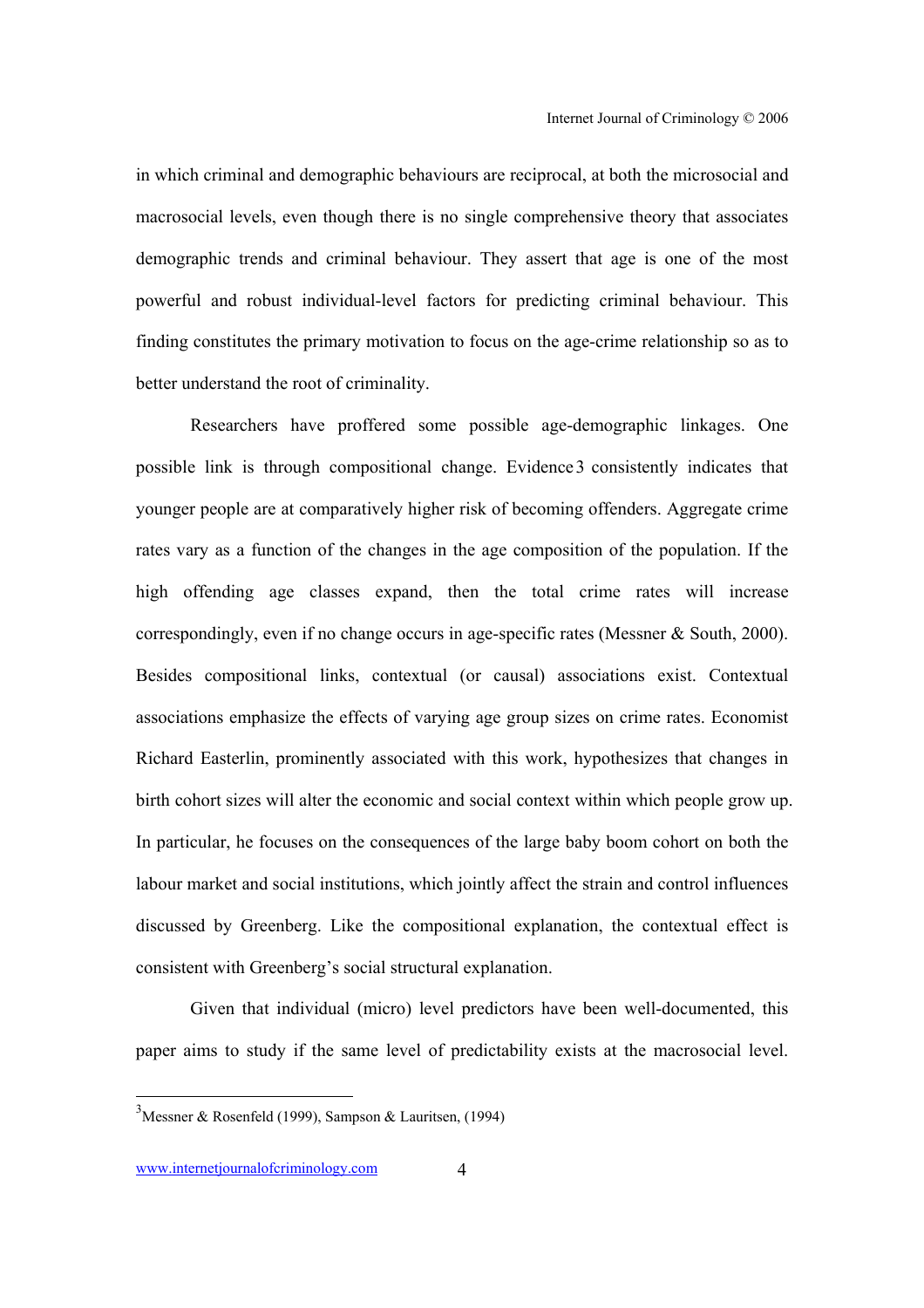Previous research have shown that, on average, one particular person is more likely to commit a crime in his youth than when the same person is older, holding external circumstances invariant. Instead of focusing on a particular youth, this paper desires to generalize this age-crime relationship to a collective group of individuals; the study of a collective group behaviour amounts to what is termed as macro-social. Messner and Sampson (1991) discovered that the indicators of age composition do not always relate to crime rates in the predicted manner, suggesting that the generalising of individual characteristics to the macro level is far more complicated than expected. The contribution of this paper will be to propose an alternative model to explicate the relationship between the age of prisoners and the age of the population. This model will then be used to determine if younger people are, on average, more probable to commit crime than older people.

 Aside from understanding the crime-age relationship in itself, this study can have useful implications in charting crime-fighting public policy. Previous studies have concluded that age is one of the strongest individual predictors for crime offending (Messner & Rosenfeld, 1999). Will this micro-level relationship remain valid at the macro-level? For example, if a country's population is aging, then will it necessarily face a declining crime rate? If so, a government can strategically reduce its budgetary allocation (assuming constant returns to scale, i.e. effectiveness of crime control per unit dollar) to crime fighting departments, like the police department and judiciary systems, in view of an expected decline in crime. Researchers have effectively used changes in population composition, especially age composition to offer forecast about future crime trends in crime based on demographic patterns. This was successfully done to explicate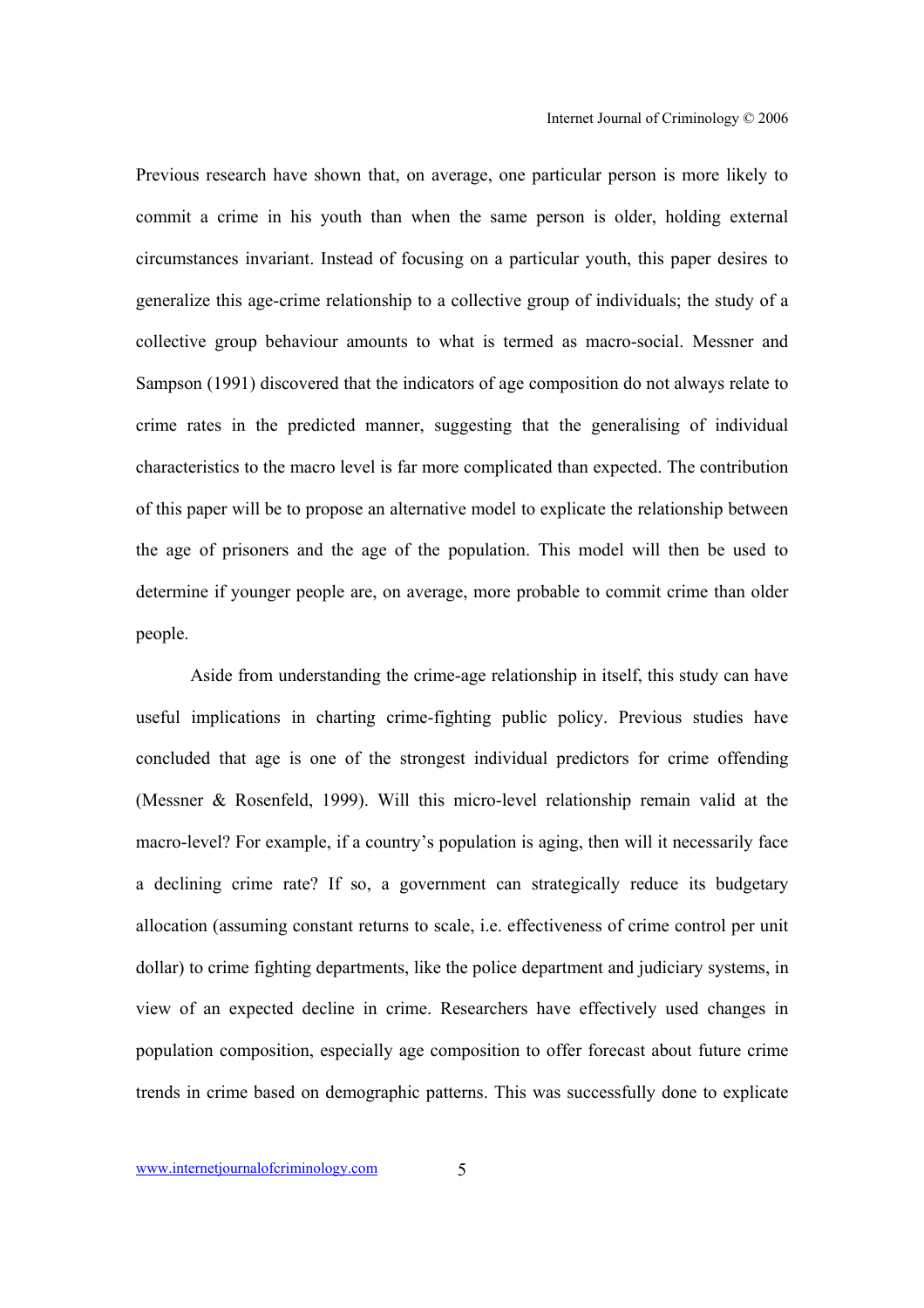the crime trends in the US from the 1960s to 1980s. Instead of focusing on one particular country, a cross-country analysis is performed in this study, to investigate if the same age-crime relationship exists in different countries. With data from 32 countries, a panel data set is used to study the age-crime relationship. This is important because previous studies have not devoted sufficient attention to such cross-country analysis, but instead, focused on the US. This paper hopes to bridge this gap in the existing literature.

The results of this paper confirm the hypothesis that younger people have a higher probability of entering the prisons system. This relationship is only significant when the unbalanced data set is used. This finding is robust to the model specifications as both level and log forms generated significant results. However, the thesis is not supported when the balanced subpanel is substituted for the unbalanced panel. When a balanced subpanel is created from an unbalanced panel, important information may be cast out.

This paper will be organized as follows. Section 2 elucidates the theoretical considerations made in constructing the model while Section 3 contains the summary statistics derived from the data set. Next, section 4 contains the results and discussion of this paper. Finally, the conclusion and appendix will be included at the end.

#### **2. Theoretical Considerations**

Certain terms will be used consistently throughout this paper. Criminals refers to all persons associated with the commission of a behaviour legally defined as a crime (Feldman, 1977). This avoids issues with the definition of criminality, even though criminologists proffer different views on it. To avoid any confusion between the statistical notion of 'population' and the demographic use of 'population', the usage of 'population' will be restricted to the demographic context. Prisoners are used as a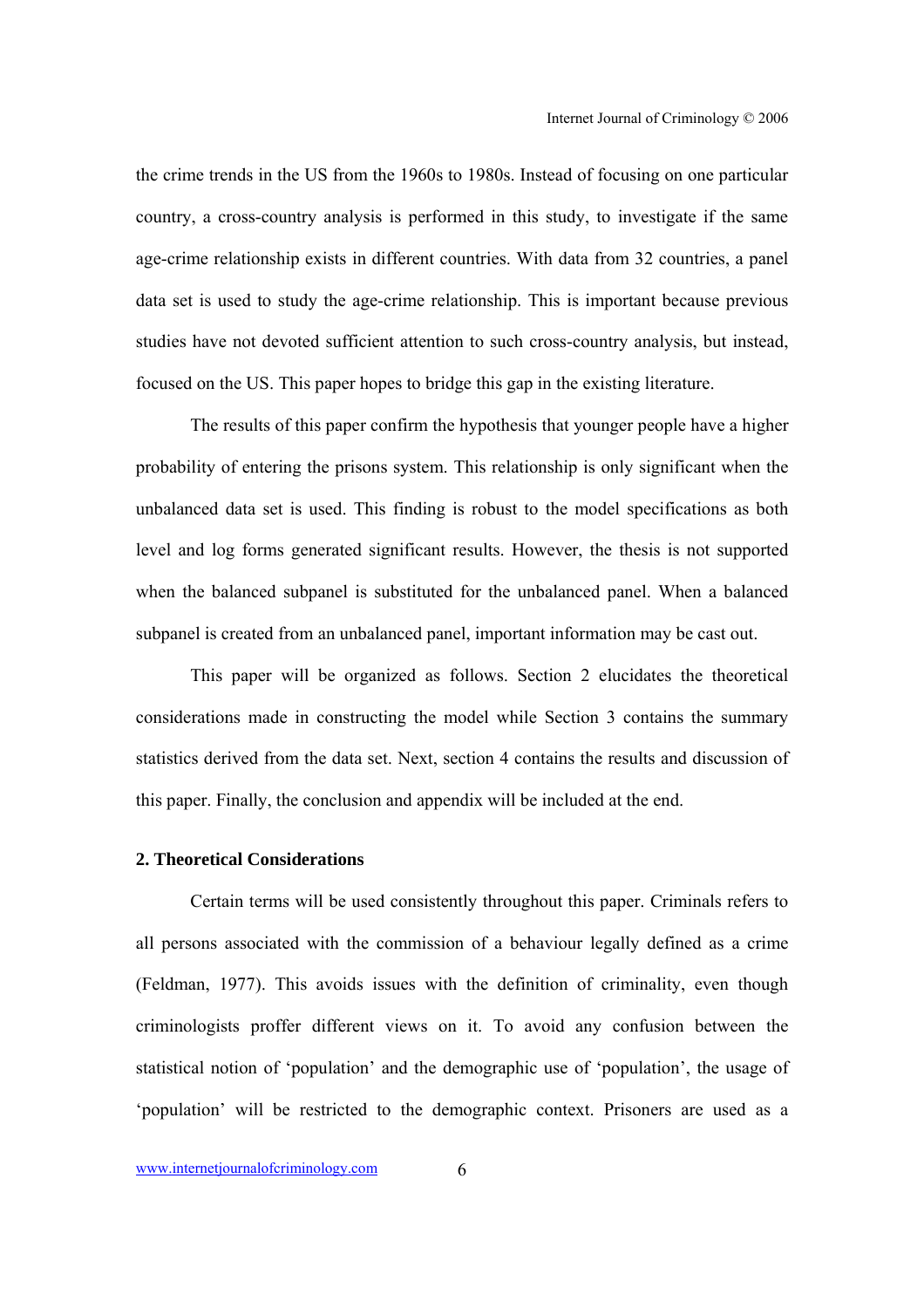convenient proxy for criminals. A working definition for a younger person is one who has age less than the median age of a prison cohort in a given year.

The aim of this paper is to revisit the hypothesis that younger people are at higher risk of entering the penitentiary system. Instead of using a model with crime rate as the dependent variable, this paper will propose an alternative framework for analyzing the same issue. Bramer and Piquero (2002) argue that the usage of crime rate as a dependent variable is not exactly the most suitable for a crime-age study. A disproportionate amount of crime is generated by a relatively small cohort of chronic offenders, which skews the distribution of crime.

The following paragraphs will motivate the set-up of the model and illustrate how the population interacts with the prison cohort. In a starting year *t*, there is a given cohort of prisoners. The members of this group can be systematically arranged by their individual ages to generate an age distribution *F*t. Using this age distribution Ft, a median age value of  $M_t$  can be obtained. From the year *t* to year  $t + 1$ , the new age distribution  $F_{t+1}$  is determined by two principal factors, the inflow and outflow of prisoners in year t. If there are no changes in the type and size of the existing prison cohort from year t, then the median age in year  $t+1$ ,  $M_{t+1}$  will simply be  $M_t + 1$ . To characterise the age distribution, median statistic is used instead of the mean statistic, because the median is less sensitive to the effects of outliers.

Each year, there will be some prisoners who leave; this group of departing prisoners will be termed as the outflows. The outflow of prisoners comprises two groups. The first group consists of prisoners who die naturally in year *t* while the second group includes those who have just completed their sentences. Just as there are departing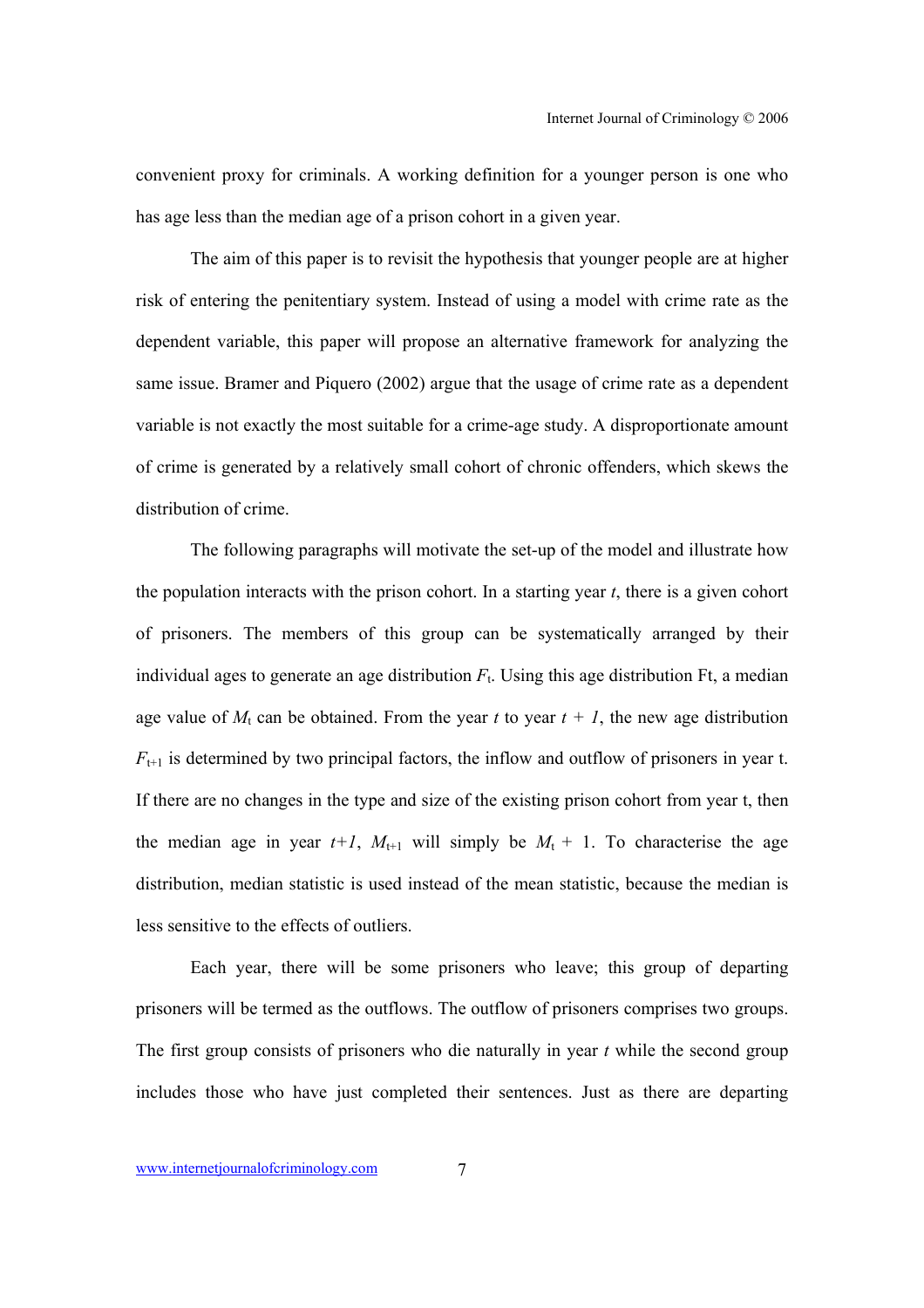prisoners, there will also be fresh inmates entering the prisons; these newly arriving prisoners will be labelled as the inflows. The rate of this inflow will directly alter the size of the prison cohort in year  $t+1$ , while the age of the inflowing prisoners will change the age-distribution of prisoners  $F_{t+1}$ . Suppose an inflowing prisoner has an age less than that of  $M_t$ , then his age will decrease the value of  $M_{t+1}$  such that  $M_{t+1} < M_t + 1$ , ceteris paribus.

The ages of both the incoming and out-flowing prisoners will directly affect the new age distribution  $F_{t+1}$  in year  $t + 1$ . Suppose in a year t, the net inflow of prisoners is 10. Five of these inflows have ages above  $M_t$  while the other five have ages less than  $M_t$ . As expected, the prisoner at the median quantile remains the same, and the new median age in year  $t + 1$  will still be  $M_t + 1$ . Instead, if 2 of them have ages above  $M_t$  while the other eight have ages less than  $M_t$ , it is obvious that the new median age will be less than or equal to  $M_t + 1$ .

Besides the age characteristic, the distribution  $F_{t+1}$  is also affected by the rate in which prisoners flow in and out of the system. The larger the net exchange of prisoners, the larger the effect will be on  $F_{t+1}$ . The rate of prisoner inflow is largely determined by the changes in incarceration rate in year *t*. The incarceration rate in year t is the total number of prisoners over the total population size. A change in incarceration rate is used as a proxy for changes in the net inflow of prisoners.

The net inflow of prisoners is the difference between the rate of inflowing prisoners and the rate of out-flowing prisoners. Since this exchange takes place between the prisons and the population, the age variation of the population will directly affect the age distribution of the prison cohort. In each year, there is an imaginary "selection vector" that picks members from the population to be part of the inflowing prisoners. The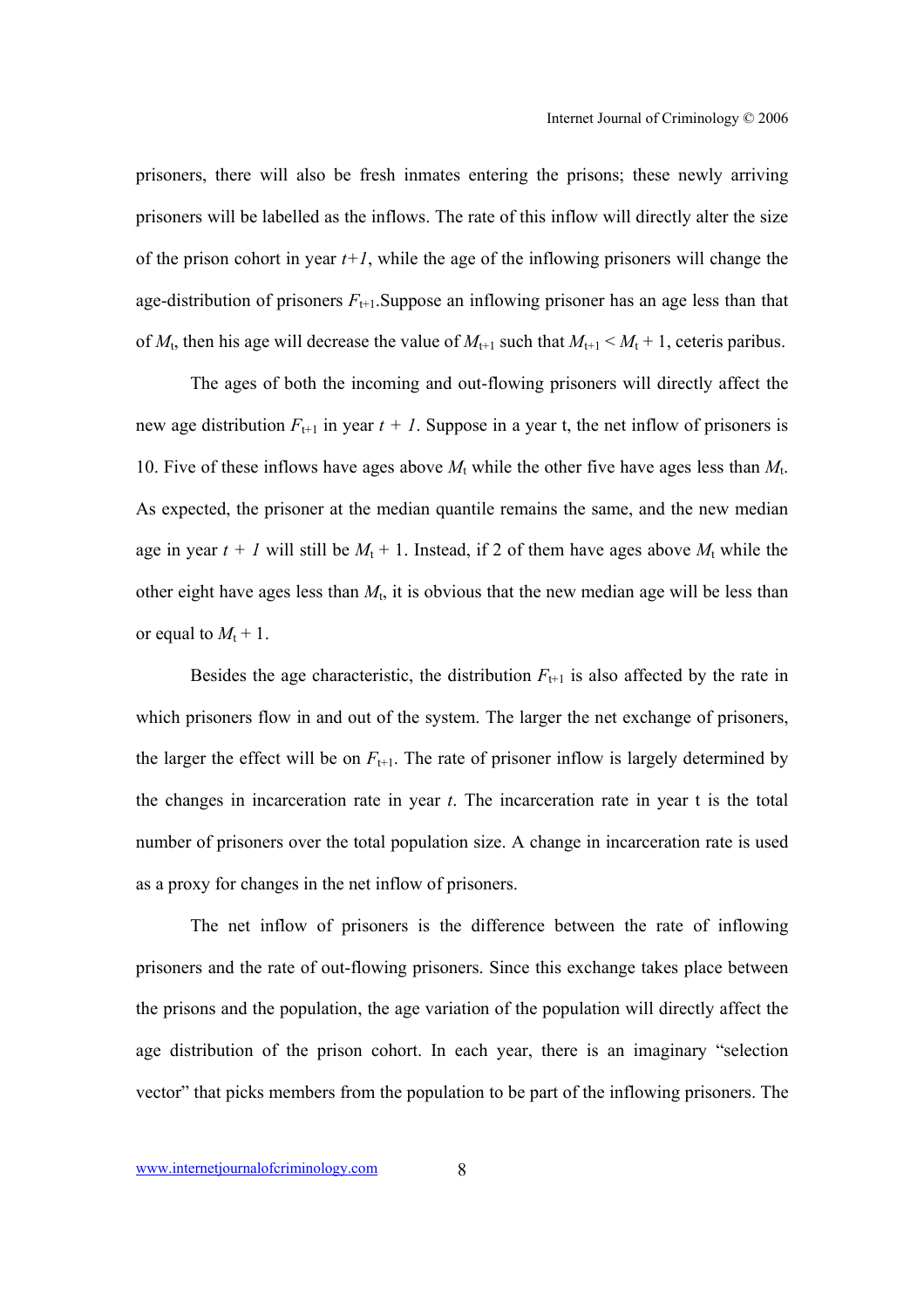goal of this paper is to determine if this selection vector systematically chooses the younger people from the population to enter into penal institutions. If this is true, it will reflect the hypothesis that younger people are more probable to be convicted and sentenced to the prisons. Although the selection vector is not directly observed, the inference is done on the changes in  $M_t$  from year to year. If Mt decreases yearly, it will be reasonable to deduce that the selection vector has been picking proportionately greater number of young people to enter the prisons.

## **2.1 The Model**

Abstracting from this theoretical framework, the following corresponding regression model is proposed. The model is given by equation (1).

$$
\text{prisonage}_{it} = \beta_0 + \beta_1 \text{ popage}_{it} + \beta_2 \text{ prisonsize}_{it} + \beta_3 \text{ popsize}_{it} + \beta_4 \text{ incarceration}_{it} + \beta_5 \text{ year93}_t + \beta_6 \text{ year94}_t + \beta_7 \text{ year95}_t + \beta_8 \text{ year96}_t + \beta_9 \text{ year97}_t + \beta_{10} \text{ year98}_t + a_i + \varepsilon_{it} \tag{1}
$$

where  $t =$  years 1992 to 1998,  $i = 1$  to N where N denotes the number of countries included in the sample. *Prisonage<sub>it</sub>* is defined as the median age of prisoners while *popage<sub>it</sub>* is similarly defined as the median age of the population. *Prisonsize<sub>it</sub>* denotes the cohort size of prisoners while *popsize<sub>it</sub>* denotes the population size. The variable  $a_i$  is the unobserved idiosyncratic country effect. This country effect is assumed to encompass the social structural conditions existing in those countries and to be fixed over time. The variables {*year93, year94, year95, year96, year97, year98*} are known as the year effects. These year effect variables account for any systematic events that occur in all of the countries in a given year.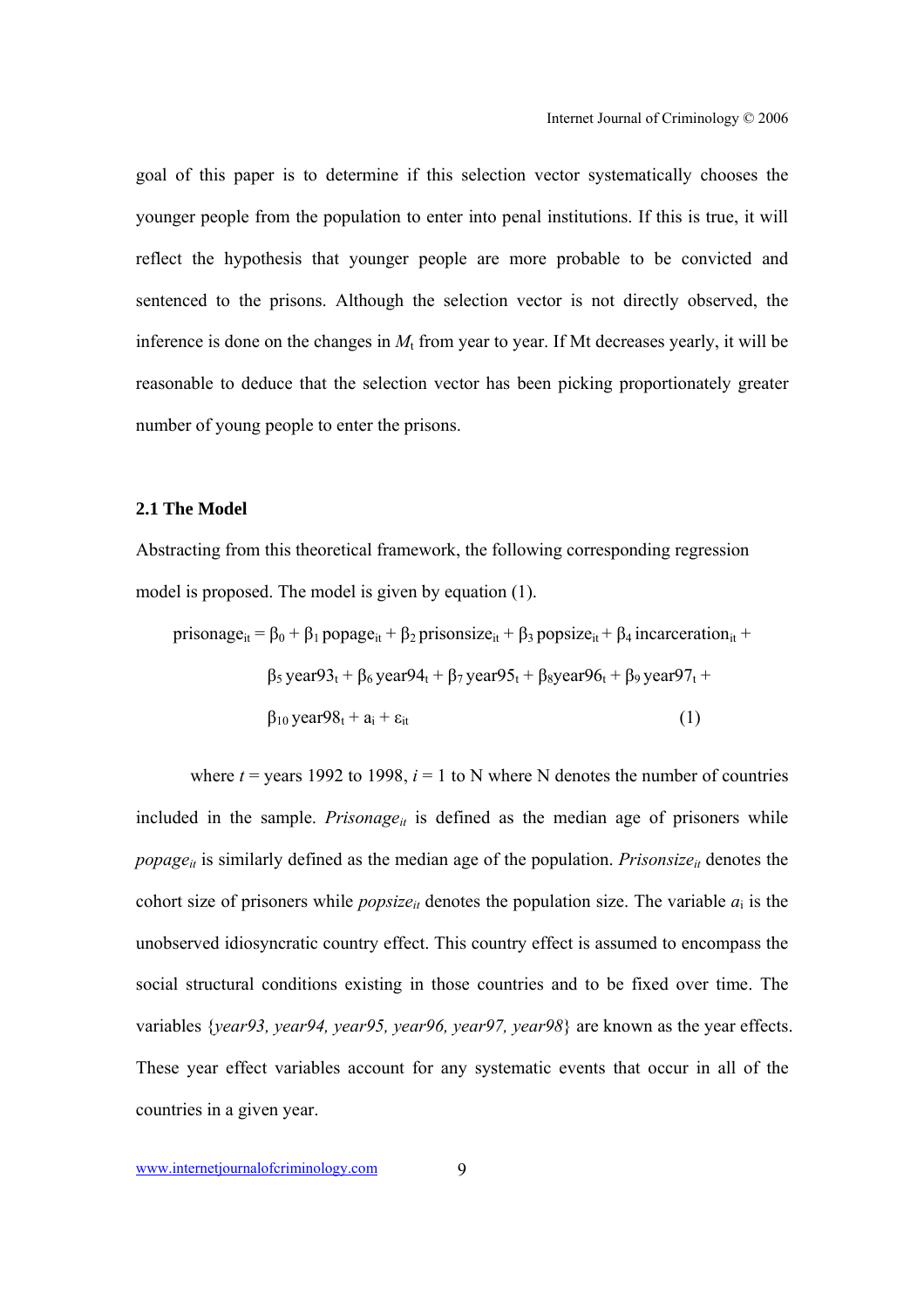

Figure 1: Diagram of Prisoner-Population Interaction

As a robustness check on the modelling specification, the same analysis will be repeated with a log-transformed model. This method is intuitively appealing because all of the data values are positive. The model is then recast into equation (2).

$$
log(prisonage_{it}) = \delta_0 + \delta_1 log(popage_{it}) + \delta_2 log(prisonsize_{it}) + \delta_3 log(popsize_{it}) + \delta_4 log(incarceration_{it}) + \delta_5 year93_t + \delta_6 year94_t + \delta_7 year95_t + \delta_8 year96_t + \delta_9 year97_t + \delta_{10} year98_t + a_i + \varepsilon_{it}
$$
 (2)

Besides introducing an alternative modelling specification, the value of this paper also lies in the cross-country nature of investigation. Previous studies<sup>4</sup> frequently used USbased data, which are conveniently available and adequately complete<sup>5</sup>. Many of the countries in the data set are European, which have different legal systems from that of the

<sup>&</sup>lt;sup>4</sup>See Cohen & Land (1987), Fox (1978), Steffensmeier & Harer (1991, 1999)

 $5$ See Cohen & Land (1987)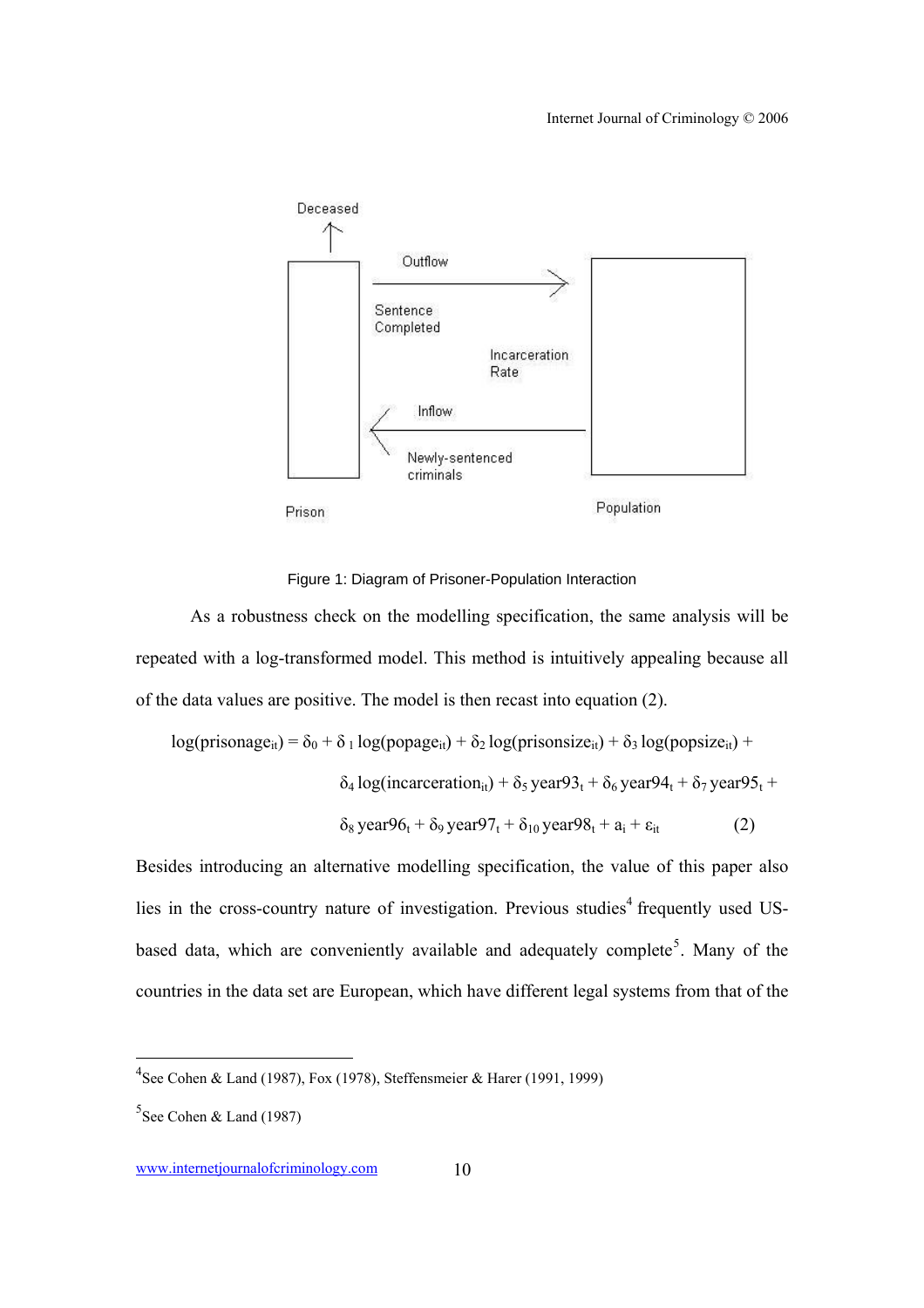US. It would be a fruitful exercise to see if the same age-crime relationship is detectable in these countries. The list of countries included in this study is shown in table 1.

| Table 1: List of Countries |                 |  |  |  |
|----------------------------|-----------------|--|--|--|
| Albania                    | Lithuania       |  |  |  |
| Austria                    | Luxembourg      |  |  |  |
| Belgium (B)                | Macedonia       |  |  |  |
| Bulgaria                   | Moldova         |  |  |  |
| Canada                     | Netherlands (B) |  |  |  |
| Cyprus(B)                  | Norway          |  |  |  |
| Czech Republic (B)         | Poland          |  |  |  |
| Estonia                    | Portugal (B)    |  |  |  |
| Finland (B)                | Romania         |  |  |  |
| France (B)                 | Russia          |  |  |  |
| Greece                     | Slovak(B)       |  |  |  |
| Hungary                    | Slovenia        |  |  |  |
| Iceland                    | Spain $(B)$     |  |  |  |
| Ireland                    | Sweden (B)      |  |  |  |
| Italy $(B)$                | Switzerland (B) |  |  |  |
| Latvia                     | Turkey          |  |  |  |

*Note: (B) denotes the countries included in the balanced subpanel. For elaboration on the balanced subpanel, refer to section 2.2* 

## **2.2 Data**

The data was retrieved from two main sources. "Penological Information Bulletin No. 18 - 22, Council of Europe" supplied the data on the following variables: prisoner's median age, the total number of prisoners and the incarceration rate in each country. As the data from this source was limited, it restricted both the scope of countries and the time periods of investigation. The Internet site of the US Census Bureau, Population Division, International Programs Center6 (Table 094 Midyear population, by Age and Sex) provided the data for the other two variables, population median age and population

www.internetjournalofcriminology.com 11

<sup>6</sup> http://www.census.gov/ipc/www/idbsprd.html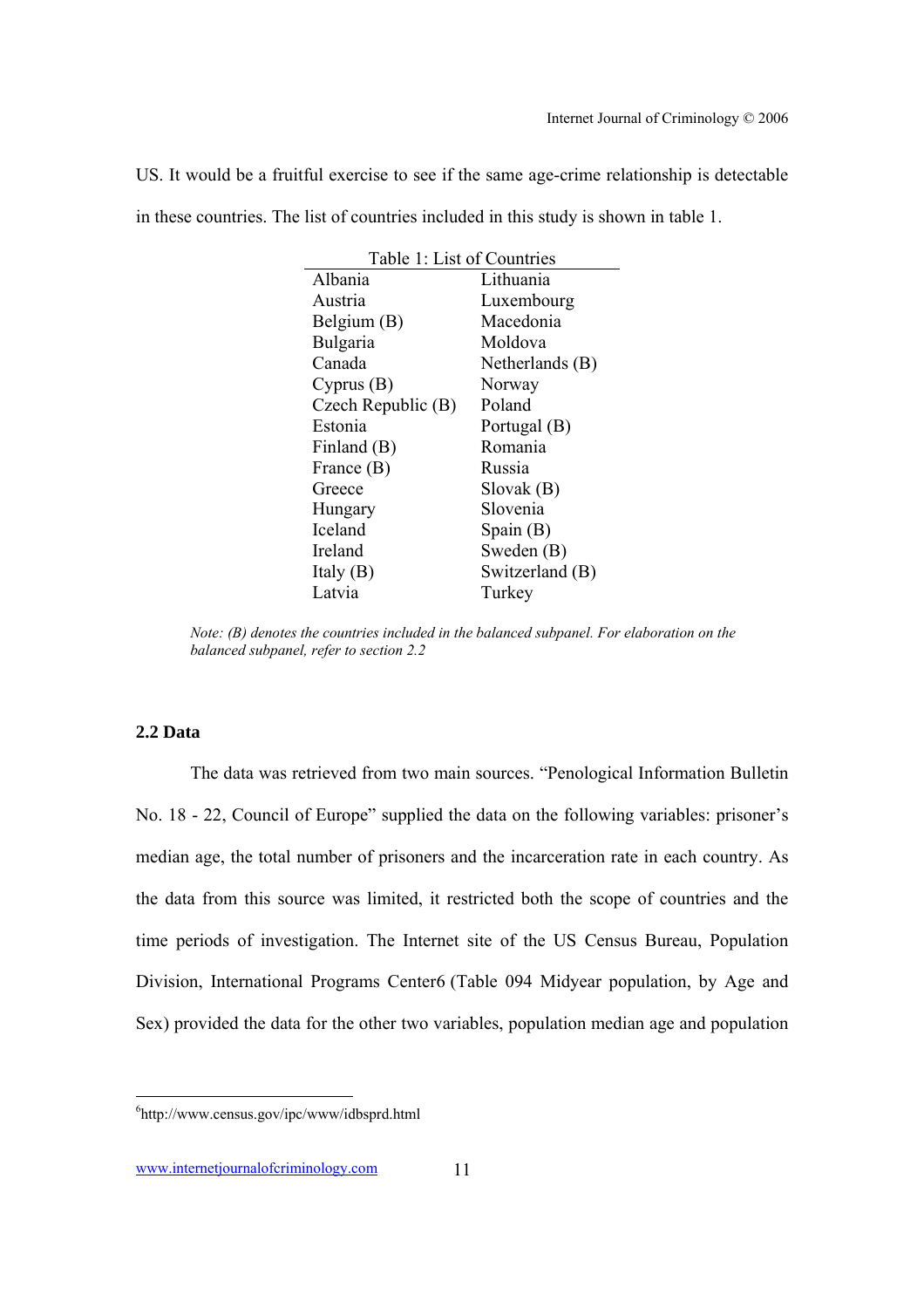size. The median age of the population was not readily available; manual calculations were done to extract the median figures from the histogram population data.

The entire data set is an unbalanced and incomplete panel. Originally, the data comprised 39 countries, which totalled 213 observations. An observation is considered incomplete if a value is missing for one or more of the variables. To clean up the data set, all incomplete observations were purged. In so doing, the data set was reduced by 66 observations to obtain a complete set of unbalanced panel data which features 32 countries. An unbalanced panel is one in which the individual time series for a different countries have different lengths. The unbalanced panel data set includes all complete data points, where number of countries (N) = 32, time periods (T) = 7, NT (sample size) = 147. In the original set of 39 countries, 15 of the countries had less than 6 years of data.

The results of this study will be valid under the assumption that the missing data for some country *i* is not correlated with the idiosyncratic errors,  $\varepsilon_{it}$  is applicable. In other words, this assumption rules out any possibility a country will systematically withhold prisoner's age information. However, this assumption is not verifiable by the given data, which is one of the limitations of this study. At best, the justification for this assumption can only be an intuitive argument. If a country had intentionally withheld data on prisoner's age in a certain year, then it will be equally likely to withhold the same data in all other years. If this assumption is false, the inference can be misleading because it is no longer representative of the underlying statistical population.

A balanced subpanel was extracted from the unbalanced data set. In the unbalanced data set, some countries only provided 2 to 3 years of data. Only countries which have at least 6 out of 7 years of data are included in the balanced set (Number of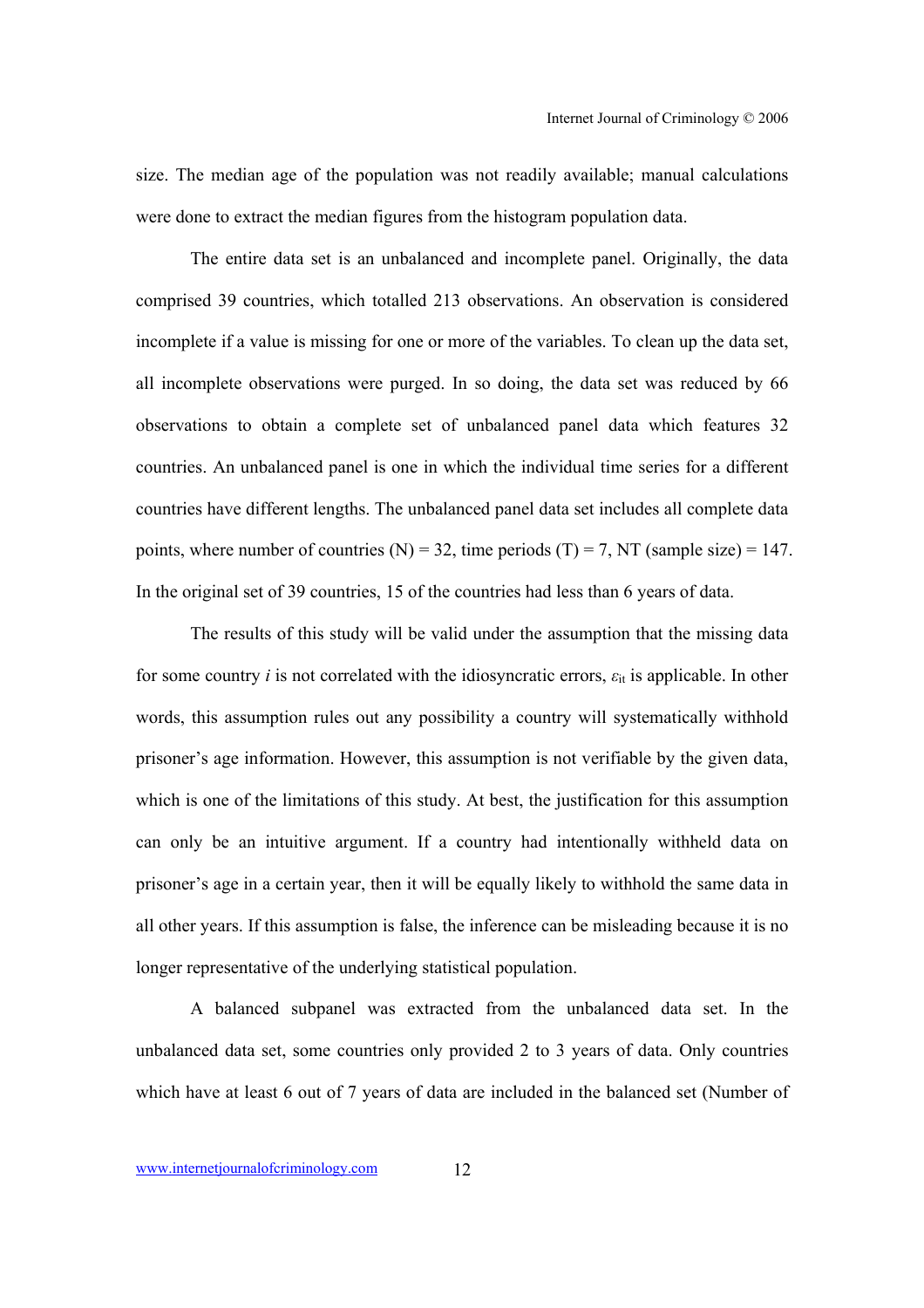Countries = 12, Time Periods = 7, NT (sample size = 77). The balanced subpanel constitutes 52% of the unbalanced data set. For details of the specific countries included in the balanced subpanel, please refer to table 1. Table 2 provides a histogram on the number of countries which have specific years of observations. This overview will give a sense of how unbalanced the data set is.

| Table 2: Histogram of the number of countries versus the length of the time series |  |  |  |
|------------------------------------------------------------------------------------|--|--|--|
|                                                                                    |  |  |  |

| Length of time series Unbalanced Panel Balanced Subpanel |  |
|----------------------------------------------------------|--|
|                                                          |  |
|                                                          |  |
|                                                          |  |
|                                                          |  |
|                                                          |  |
|                                                          |  |
|                                                          |  |
|                                                          |  |

A panel data structure is useful because it permits the unobserved effects  $a_i$  to be correlated with the explanatory variables. However rich the model is, it will not be able to capture all of a country's characteristics. Criminologists like Worrall and Pratt (2004) advocate the use of panel analysis to control for unobserved individual population heterogeneity. Failure to account for unobserved heterogeneity would lead to bias estimates when cross-jurisdictional studies are done (Cherry, 1999).

A panel data structure permits reasonably good inferences to be drawn on the results. Intuitively, if a relationship between age-crime is universally true, then it will remain valid in different circumstances. Panel study accounts for such varied circumstances. Besides facing diverse socioeconomic conditions, each country has a unique judicial system. If, amidst these differences, the data reveals a relationship between the variables of interest, then there is indeed evidence to establish the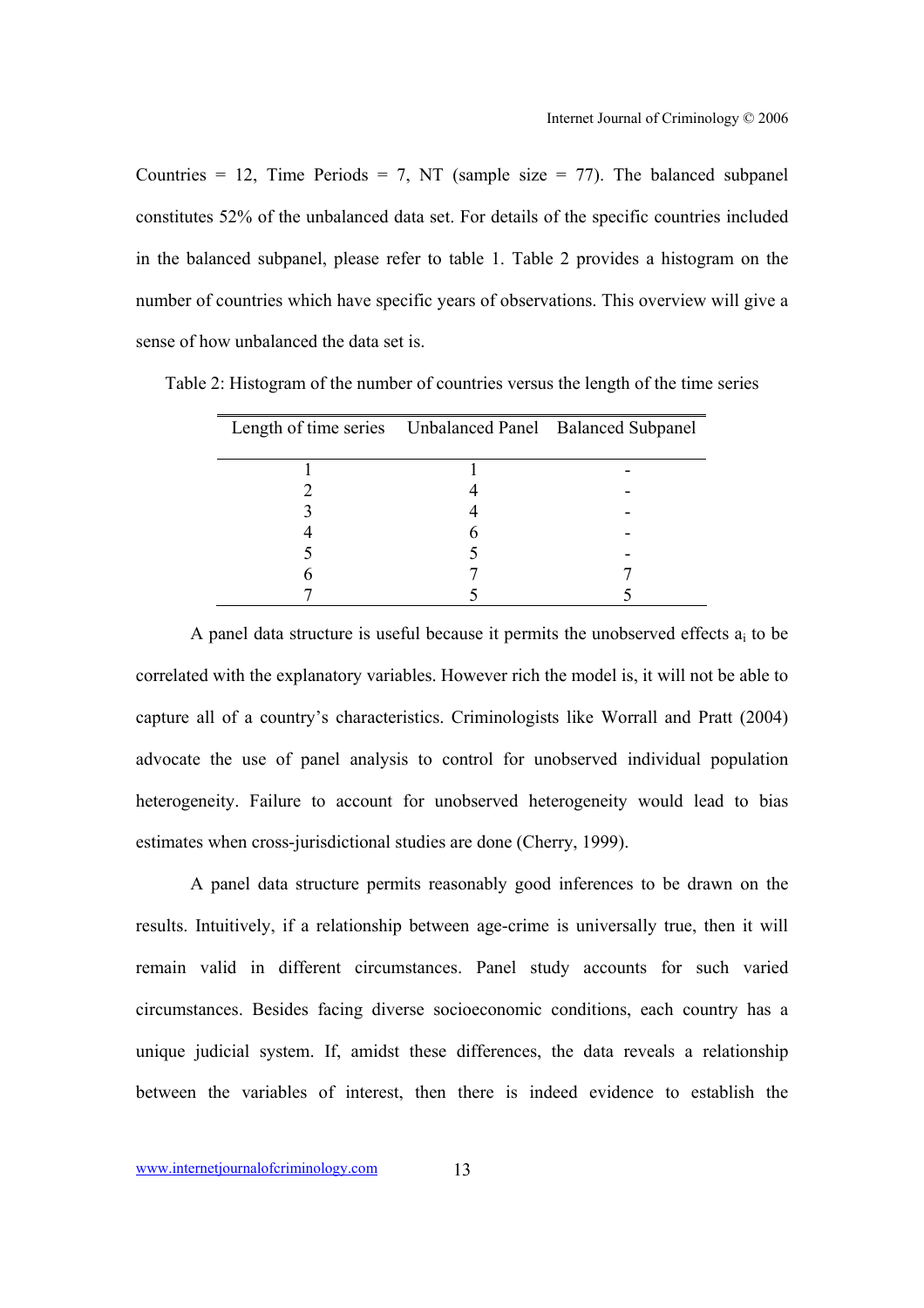investigated relationship. Some of the other advantages of a panel approach as discussed in Baltagi (2001) can be summarized as follows: (1) Panel data give more informative data, more variability, less collinearity among the variables, more degrees of freedom and more efficiency. (2) Panel data are better able to identify and measure effects that are simply not detectable in pure cross-section or pure time-series data (3) Panel data allows us to construct and test more complicated behavioural models. (4) Panel data are able to study the dynamics of adjustment.

## **2.3 Assumptions**

In order to draw valid conclusions from the model, some assumptions need to be made. The precision of the interpretation of the regression results is contingent on the legitimacy of the following assumptions.

## *Assumption 1: Stability of the relationships over time, i.e. the*  $\beta$ *<sup><i>j*</sup> *s* are time

*invariant*. This particular model specification implicitly assumes that the underlying relationship between the independent and dependent variables is stable over time, i.e. *βj*s are not time varying.

One of the valid concerns in any time-based model is that the coefficients estimates are indeed time trending. A simple cursory check for this is to observe the within R2 values. As the empirical results reveal very low within R2 values, it is reasonable to conclude that the coefficients of the variables do not vary over time. In addition to this simple inspection, a more systematic Chow test was implemented to verify the admissibility of this assumption. A Chow (1986) test can be performed to detect if indeed, the coefficient estimates are stable over time. Under Chow's proposed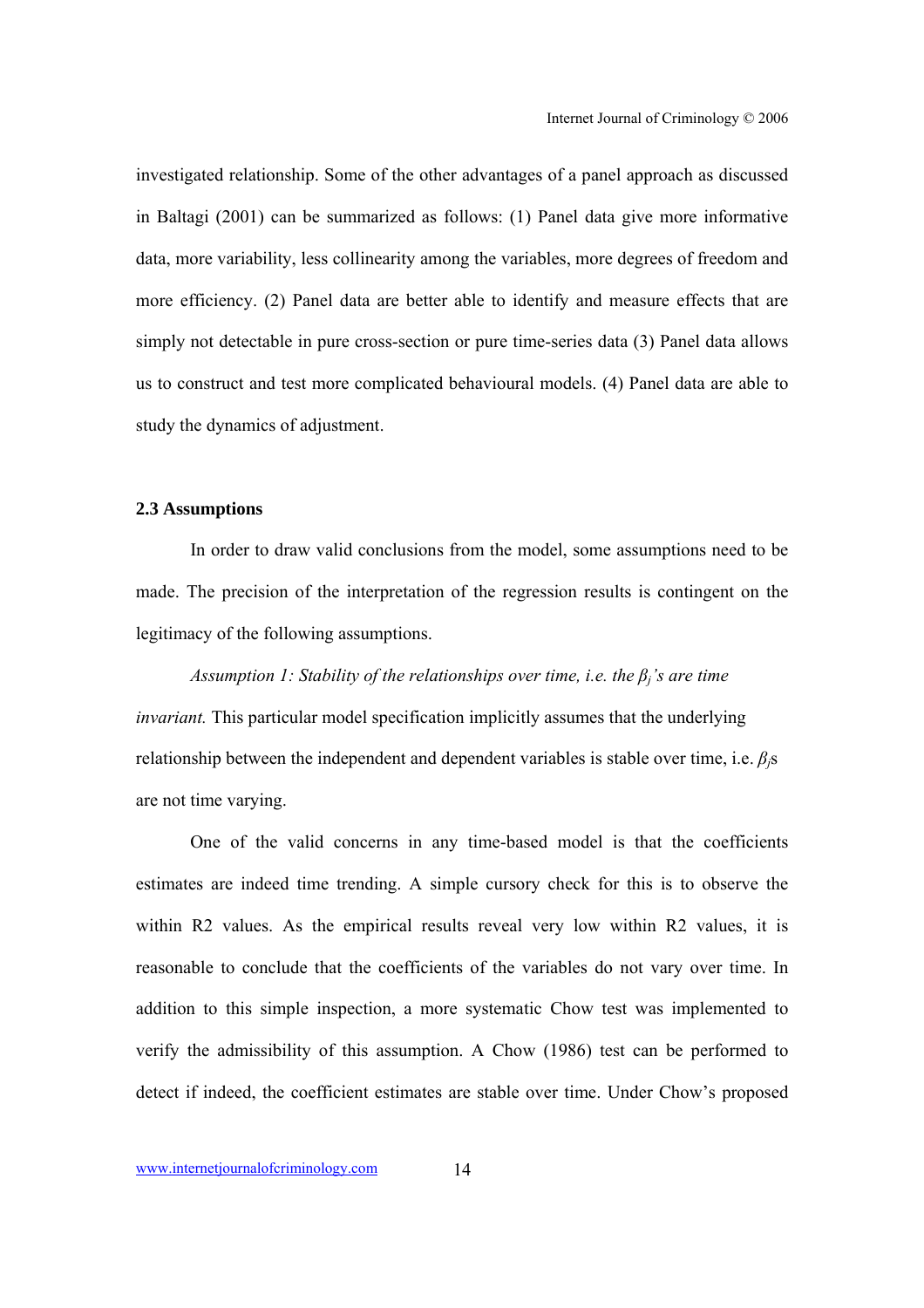test, the time dummy variables will be interacted with the explanatory variables. For the unbalanced panel, there is sufficient degree of freedom to interact all of the independent variables at once.

*Assumption 2: Sample observations are geographically independent:*  $E(a_i a_j) = 0$ *for all i*  $\neq$  *j*. This assumption describes how the unobserved heterogeneity of country *i*, *a*<sub>i</sub> is not correlated with the unobserved effects of country  $j$ ,  $a_i$ . As described earlier, the term *a*i captures the structural similarities that exist within a country over the period of analysis, 1992 to 1998. If this assumption is false, biasness will be introduced into the model.

As noted above, this paper uses both an unbalanced panel and a balanced subpanel. The data is considered unbalanced or incomplete when the same country is not observed over the entire time period. The concern with the incompleteness arises out of worries if the missing data is systematically linked with the variables specified in the model. If so, there will be biasness in the estimates of the coefficients of the explanatory variables. In the econometric literature, this issue is commonly known as selection bias in panel data.

For a random draw *i* from the underlying statistical population, let  $s_i \equiv (s_{i1}, s_{i2}, \ldots, s_{iN})$  $s_{iT}$ )' denote the  $T \times I$  vector of selection indicators:  $s_{it} = 1$  if  $(x_{it}, y_{it})$  is observed and zero otherwise. Let

 $w_{it} = x_{it} - T_i^{-1} \sum_{r=1}^{T} s_{ir} x_{ir}$  and  $T_i = \sum_{t=1}^{T} s_{it}$ *Assumption 3:* 

(a)  $E(\epsilon_{it}|x_i, s_i, c_i) = 0$ . This assumption posits that the error term in model equation (1) is not systematically linked to the vector of selection indicators.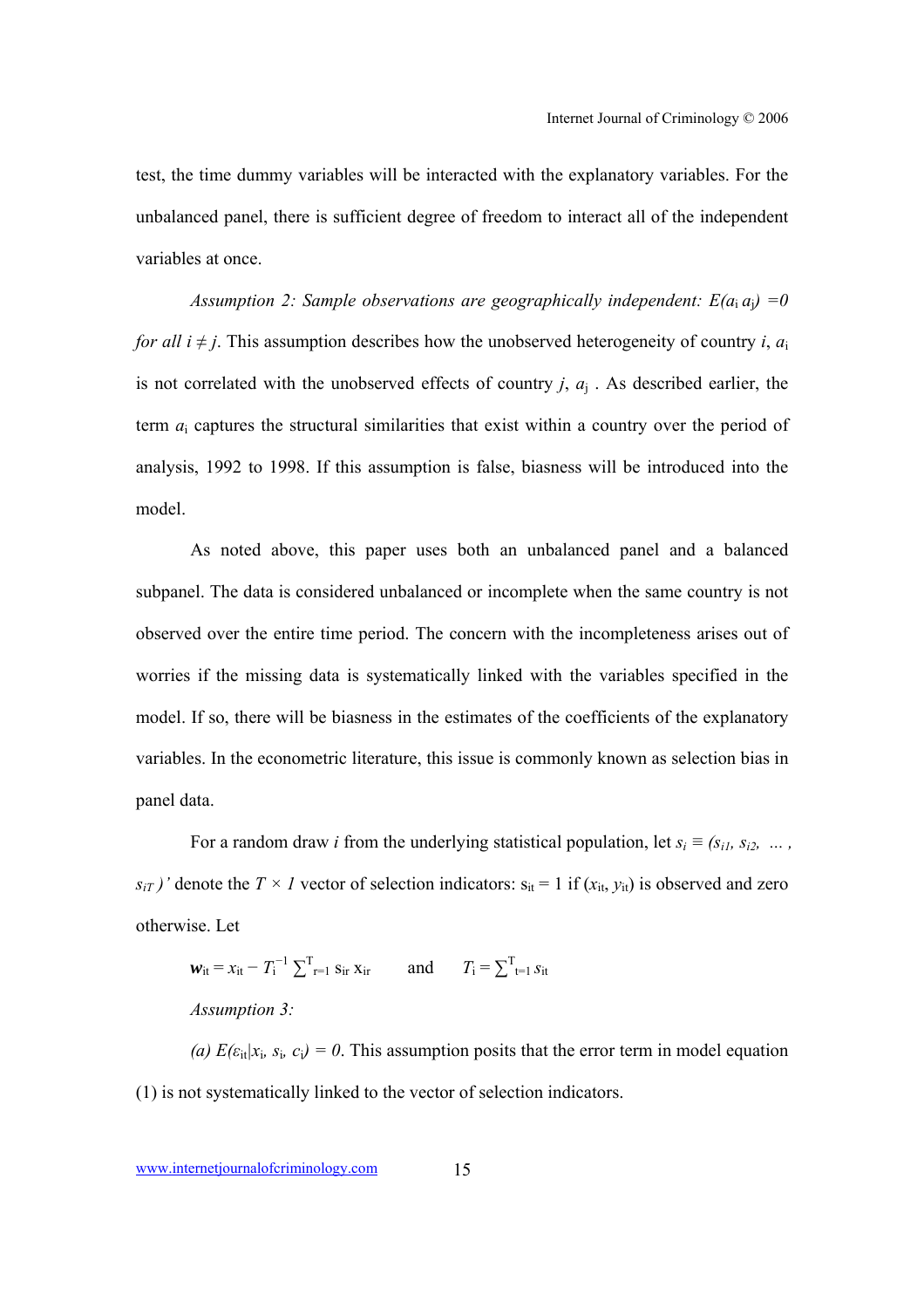*(b) E(sitex0itexit) is non-singular*. This assumption permits the matrix containing all explanatory variables and selection vector to be invertible, much like the full-rank assumption of a typical least squares model.

If all of these assumptions are legitimate, then the estimates of the fixed effects model on the unbalanced panel will be consistent. Furthermore, if the assumption (a) and (b) are valid given this data set, then the results for the random effects will also be reliable. Wooldridge (chapter 10, 2002) contains some details on these Fixed Effects assumptions.

Fixed effects GLS regression was estimated for on both the unbalanced panel and balanced subpanel data sets. This method require a slightly different set of assumptions, they both permit an arbitrary correlation to exist between the unobserved country heterogeneity,  $a_i$  and the explanatory variables in any time period.

This unobserved heterogeneity includes other demographic features like race, education level or socioeconomic conditions. A brief illustration of how each of the explanatory variable in the model is possibly correlated with the unobserved effect, ai, will follow. If indeed such correlation exists, then it will justify the use of a fixed effects method to obtain the coefficient estimates.

The variables, *popage*<sub>it</sub> and *popsize*<sub>it</sub> are correlated with the birth rate of a country, which is part of  $a_i$ . When the birth rate of a population is decreasing over time coupled with a decreasing death rate, the proportion of older people increases. This will naturally raise the median age of the population. Similarly, it is obvious that as the birth rate increases, the corresponding population size must expand, ceteris paribus.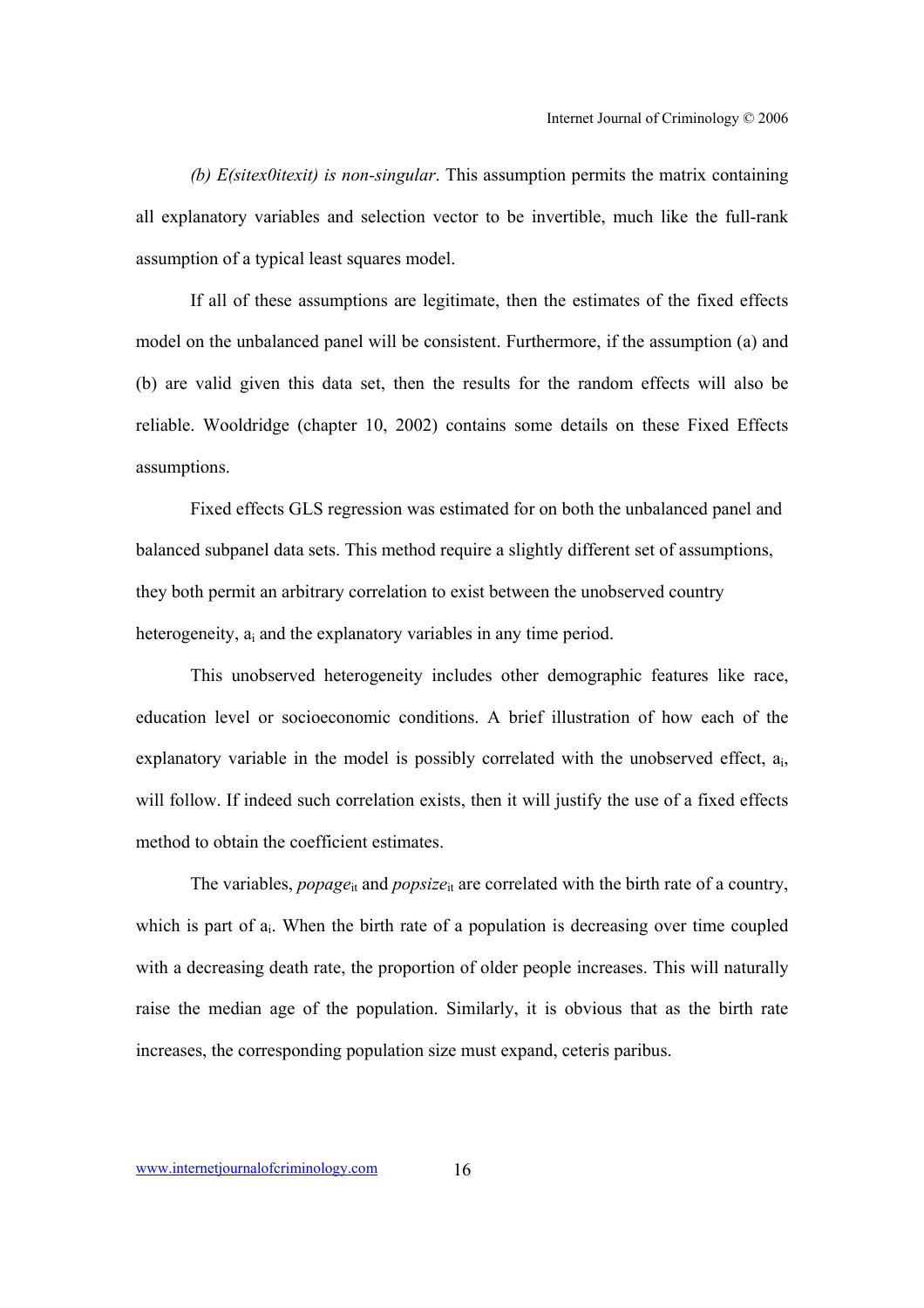The second variable, *prisonsize*<sub>it</sub> is directly related to the crime rate of a country. The higher the crime rate is, the larger the number of criminals is. With more criminals, given a constant probability of sentencing convicted criminals to prison facilities, there will be a larger inflow into the prisons. The current stock of prisoners is largely determined by the cumulative historic crime rate in the country.

The incarceration rate is also affected by the inherent preferences of the judicial system. Some judicial systems lean towards deterrent sentencing, to award tougher punishments on criminals while other systems are more lenient towards younger offenders, believing that the young person still has a redeemable future.

If all of the above-mentioned unobserved factors do not vary over time, then my estimates will be more meaningful and reasonably more accurate. Many of these countryspecific characteristics like birth rate or attitude towards crime take a long time to change, especially so given the short time frame of analysis (1992 to 1998).

## **3. Summary Statistics**

Table 3 provides an overview of the median ages across all the countries in each time period. By juxtaposing the two data sets, the quantitative differences between them can be easily observed. The weighted population median age is calculated by weighting the median age of a particular country with its population size. Similarly computed, the weighted prison median age is derived by weighting the median age of a country's prison cohort with the size of its prison cohort.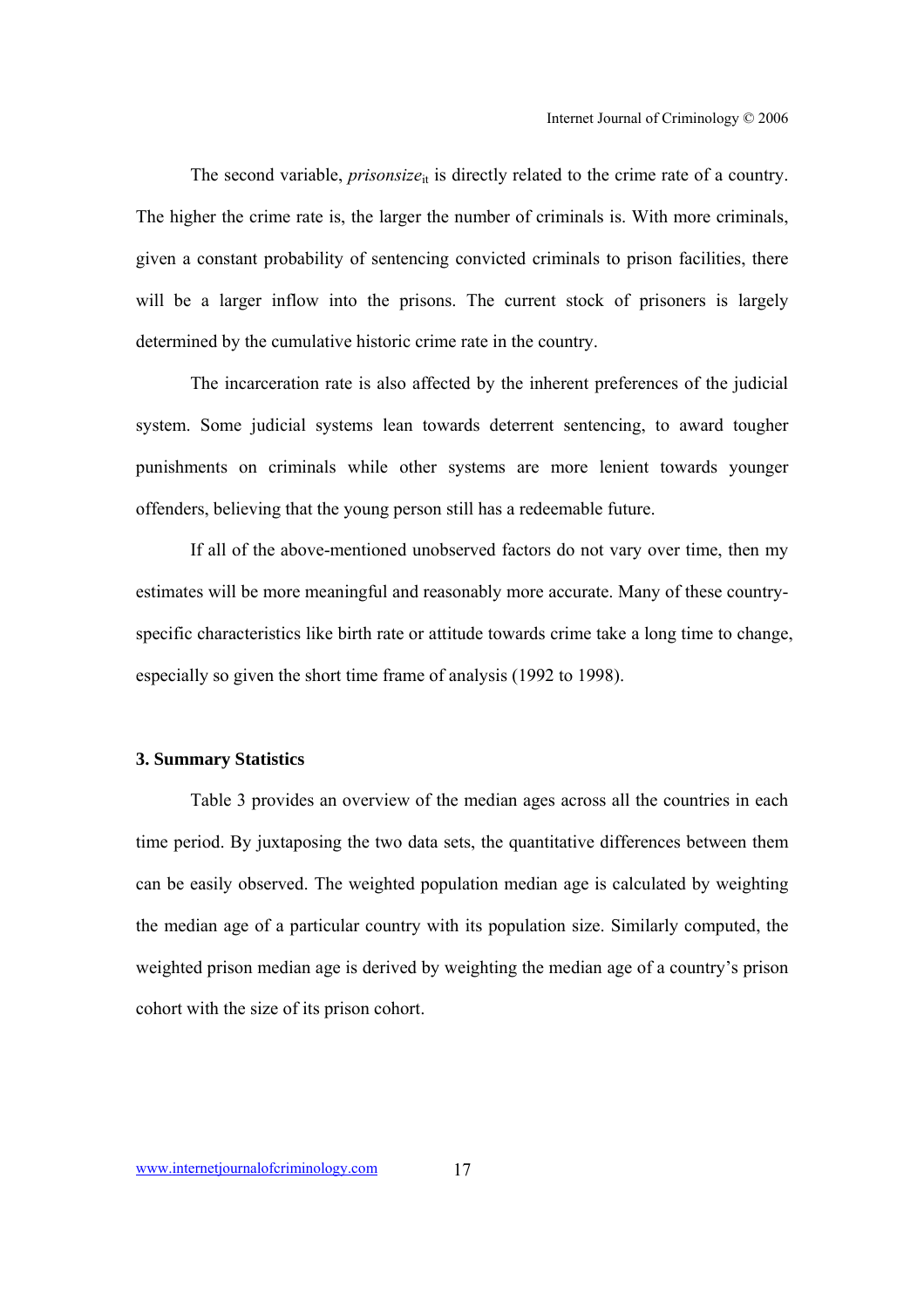|      |            |                 |           | <b>Weighted Median Age</b> |                      |           |            |                             |
|------|------------|-----------------|-----------|----------------------------|----------------------|-----------|------------|-----------------------------|
|      |            | Unbalanced Data |           |                            | <b>Balanced Data</b> |           | Difference |                             |
| Year | Population |                 | Prisoners | Population                 |                      | Prisoners |            | <b>Population Prisoners</b> |
| 1992 | 35.3       | $\geq$          | 31.1      | 35.6                       | $\geq$               | 31.1      | $-0.3$     | $\theta$                    |
| 1993 | 34.8       | >               | 31.0      | 35.2                       | >                    | 30.3      | $-0.4$     | 0.7                         |
| 1994 | 35.4       | $\geq$          | 32.1      | 36.2                       | $\rm{>}$             | 31.7      | $-0.8$     | 0.4                         |
| 1995 | 36.2       | $\geq$          | 31.8      | 36.6                       | $\rm{>}$             | 31.8      | $-0.4$     | $\theta$                    |
| 1996 | 35.9       | >               | 32.2      | 37.0                       | $\gt$                | 32.5      | $-1.1$     | $-0.3$                      |
| 1997 | 34.3       | $=$             | 34.3      | 37.0                       | $\rm{>}$             | 32.5      | $-2.7$     | 1.8                         |
| 1998 | 34.5       |                 | 36.2      | 37.4                       | $\rm{>}$             | 32.4      | $-2.9$     | 3.8                         |

Table 3 –Weighted Median Age of the Prisoners and Population

*Note*: Difference = Unbalanced figure – Balanced figures

Although the data sets exhibit a consistently non-decreasing trend over time for both populations and prisoners figures, the regression results do not provide sufficient evidence to indicate any trending behaviour. This is a real concern because trending variables can produce spurious regressions. *Stylized Observation: Younger people are more than proportionally represented in the prisons.* 

This observation concurs with previous evidence which indicates that young people are at comparatively high risk of becoming offenders (Messner & Rosenfeld, 1999, Sampson & Lauritsen, 1994), considering that judicial systems only subject persons above ages of 18 or 21 to penitentiary systems. When the weighted median average age of prisoners is 32.7 (unbalanced data), it shows that persons between 18 (or 21 depending) to 32.7 constitute 50% of the prison population. On the other hand, 50% of the population is aged between 0 and 36.5. By comparing these two ranges, it is acceptable to conclude that younger people are more than proportionally represented in the prisons systems. The median age of prisoners is observed to be lower than that of the population for most of the time periods. The exceptions are for years 1997 and 1998. In these two years, the unbalanced data set includes Turkey, which is featured only in 1997 and 1998. Turkey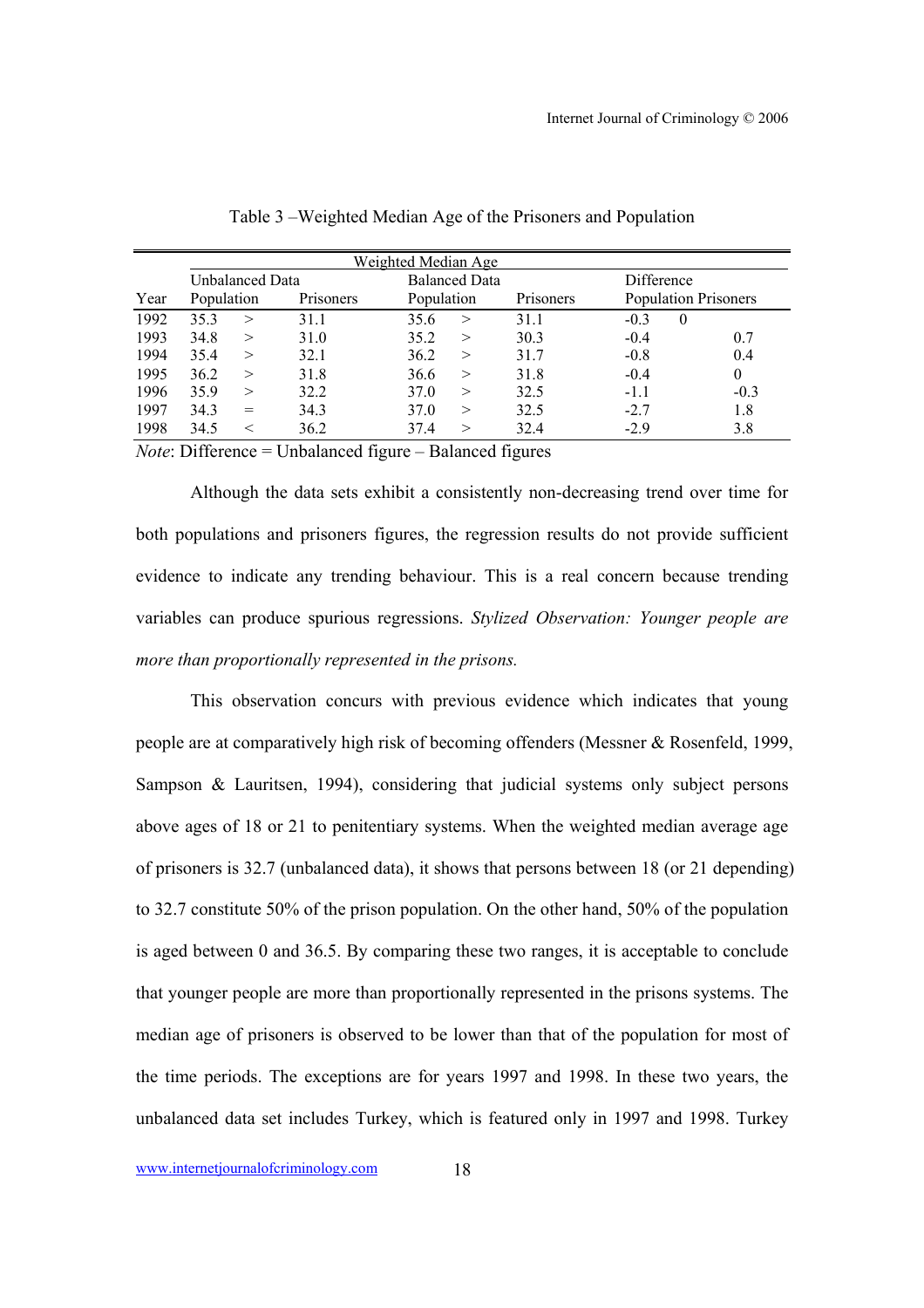has an unusually high median age of prisoners, 49 (1997) and 51(1998), which significantly raised the weighted median ages for those 2 years. For a summary statistics of each variable, please refer to tables A1 and A2 in the Appendix.

The main difference between this stylized observation and the thesis of this paper is the typical stock versus flow differentiation. This observation pertains to the stock of prisoners up to the year 1992 while the thesis examines the flow of prisoners entering the penitentiary from 1992 to 1998.

To facilitate a graphical overview of the data points, there are two scatter plots of *prisonage*<sub>it</sub> and *popage*<sub>it</sub> (refer to Appendix Graphs 1 and 2). In graph 1 (Unbalanced data set), there is a dense cluster of points in the top left corner of the box. This cluster hints of an association between prison and population age characteristics. When *prisonage*<sub>it</sub> lies in the range of 30 to 35 years, it is reasonable to expect to lie between 30 and 40 years. Two of the outliers in the bottom right corner belong to Turkey, which features twice in the data set. Unlike Graph 1, Graph 2, which plots the balanced data, reveals a possible linear association, instead of a dense cluster of points. This linearity is observed in the area where *popage*<sub>it</sub> ranges from 35 to 40 and *prisonage*<sub>it</sub> ranges from 30 – 35. This illustration partially explains why subsequently only the models ran using the balanced data set consistently reveals a significant relationship between *prisonage*<sub>it</sub> and *popage*<sub>it</sub> whereas those regression exercises that used the unbalanced data set did not.

#### **4. Empirical Analysis**

Fixed effects GLS regressions were estimated for both equations (1) and (2). The following table lists the coefficients estimates of the independent variables. The entire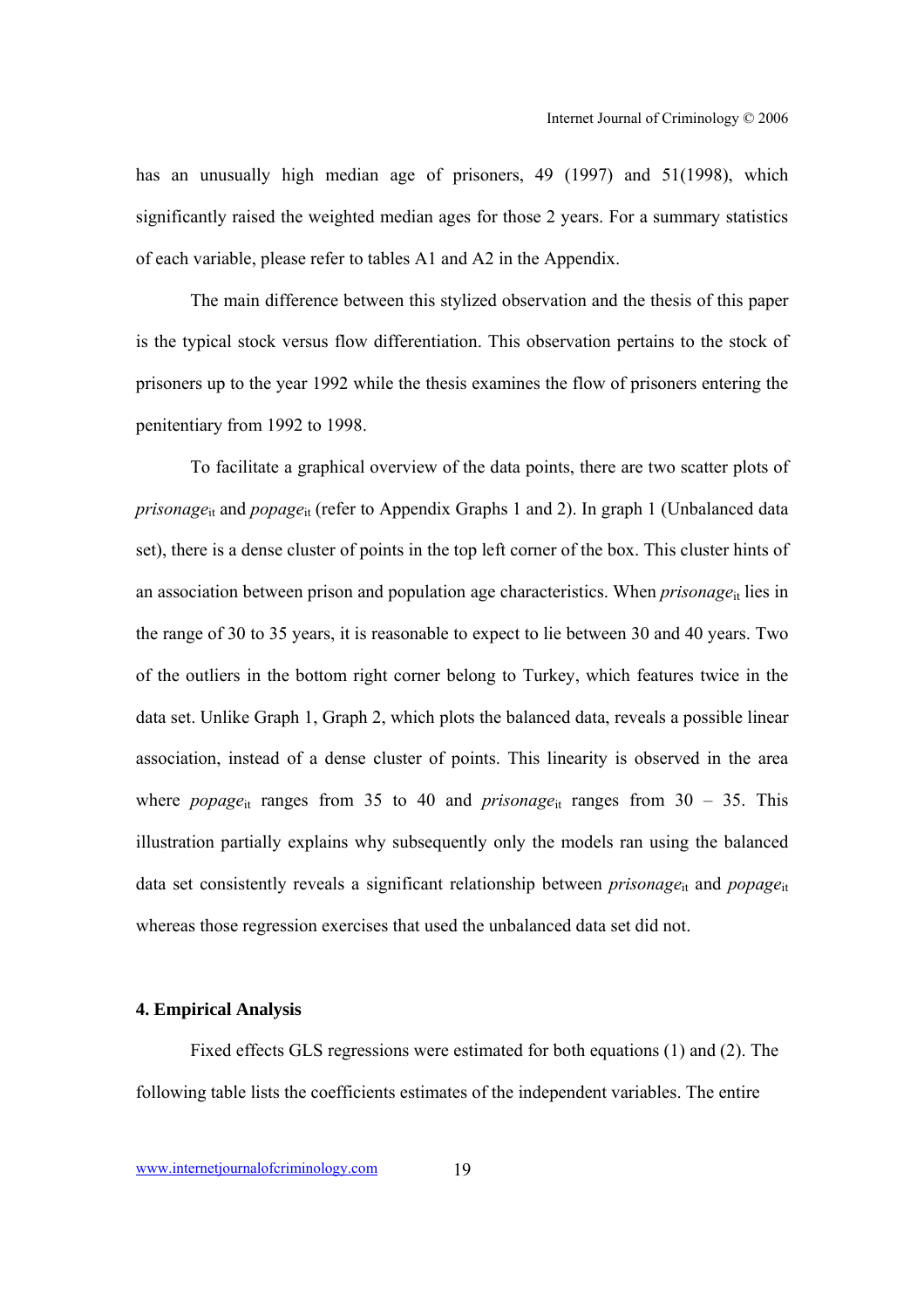regression exercise was repeated on the balanced subpanel. For most of the coefficients,

the estimates of the balanced subpanel are of the same order of magnitude as its

counterpart in the unbalanced data set.

Table 4 – Coefficient Estimates of Equation (1) and (2)

Dependent variable: *prisonage*it

|                      | Unbalanced   |            | Balanced      |             |
|----------------------|--------------|------------|---------------|-------------|
|                      | Level        | Log        | Level         | Log         |
| Constant             | 14.93        | $30.71**$  | $-0.337$      | 39.41**     |
|                      | (19.90)      | (10.64)    | (30.21)       | (18.20)     |
| popage <sub>it</sub> | $-0.05$      | 0.0147     | 0.104         | 0.551       |
|                      | (0.197)      | (0.162)    | (0.767)       | (0.820)     |
| $prisonsize_{it}$    | 7.19e-05     | 0.00639    | 6.54e-05      | $-0.022$    |
|                      | $(1.24e-04)$ | (0.0554)   | $(1.38e-04)$  | (0863)      |
| $popsize_{it}$       | 1.23e-06     | $-1.75**$  | 1.6e-06       | $-2.35**$   |
|                      | $(1.29e-06)$ | (0.686)    | $(1.44e-0.6)$ | (1.15)      |
| $incarceration_{it}$ | $-0.0159$    | $-0.079$   | $-0.0201$     | 0.0045      |
|                      | (0.0163)     | (0.0533)   | (0.0226)      | (0.0736)    |
| year93 <sub>t</sub>  | 0.0445       | 0.0153     | $-0.382$      | $-7.14e-04$ |
|                      | (0.667)      | (0.0204)   | (0.814)       | (0.0260)    |
| year94 <sub>t</sub>  | $-0.286$     | 0.0148     | $-0.305$      | 9.78e-03    |
|                      | (0.695)      | (0.0220)   | (0.729)       | (0.0243)    |
| year95 <sub>t</sub>  | 0.639        | $0.0455**$ | $-0.288$      | 0.0199      |
|                      | (0.730)      | (0.0227)   | (0.864)       | (0.0294)    |
| year96 <sub>t</sub>  | 0.573        | $0.0519**$ | 0.216         | 0.0439      |
|                      | (0.695)      | (0.0232)   | (1.005)       | (0.0348)    |
| year97 <sub>t</sub>  | 0.629        | $0.0565**$ | 0.923         | $0.0714*$   |
|                      | (0.742)      | (0.0241)   | (1.14)        | (0.0399)    |
| year98 <sub>t</sub>  | 1.02         | $0.0724**$ | $-0.198$      | 0.0396      |
|                      | (0.811)      | (0.0261)   | (1.24)        | (0.0429)    |
| between $R^2$        | 0.0671       | 0.0842     | 0.010         | 0.0120      |
| within $R^2$         | 0.0843       | 0.1241     | 0.1561        | 0.1793      |
| Overall $R^2$        | 0.0493       | 0.0237     | 0.0028        | 0.0039      |

Notes: Numbers in parentheses are std errors. All estimates are rounded to 2 or 3 significant figures.

\*\* Significant at 5% for coefficient estimate of the variable =  $0$ . \*Significant at 10% for coefficient estimate of the variable=  $0$ 

Across all the estimation methods, no explanatory variable is always statistically significant. In other words, there is no relationship between two variables that is robust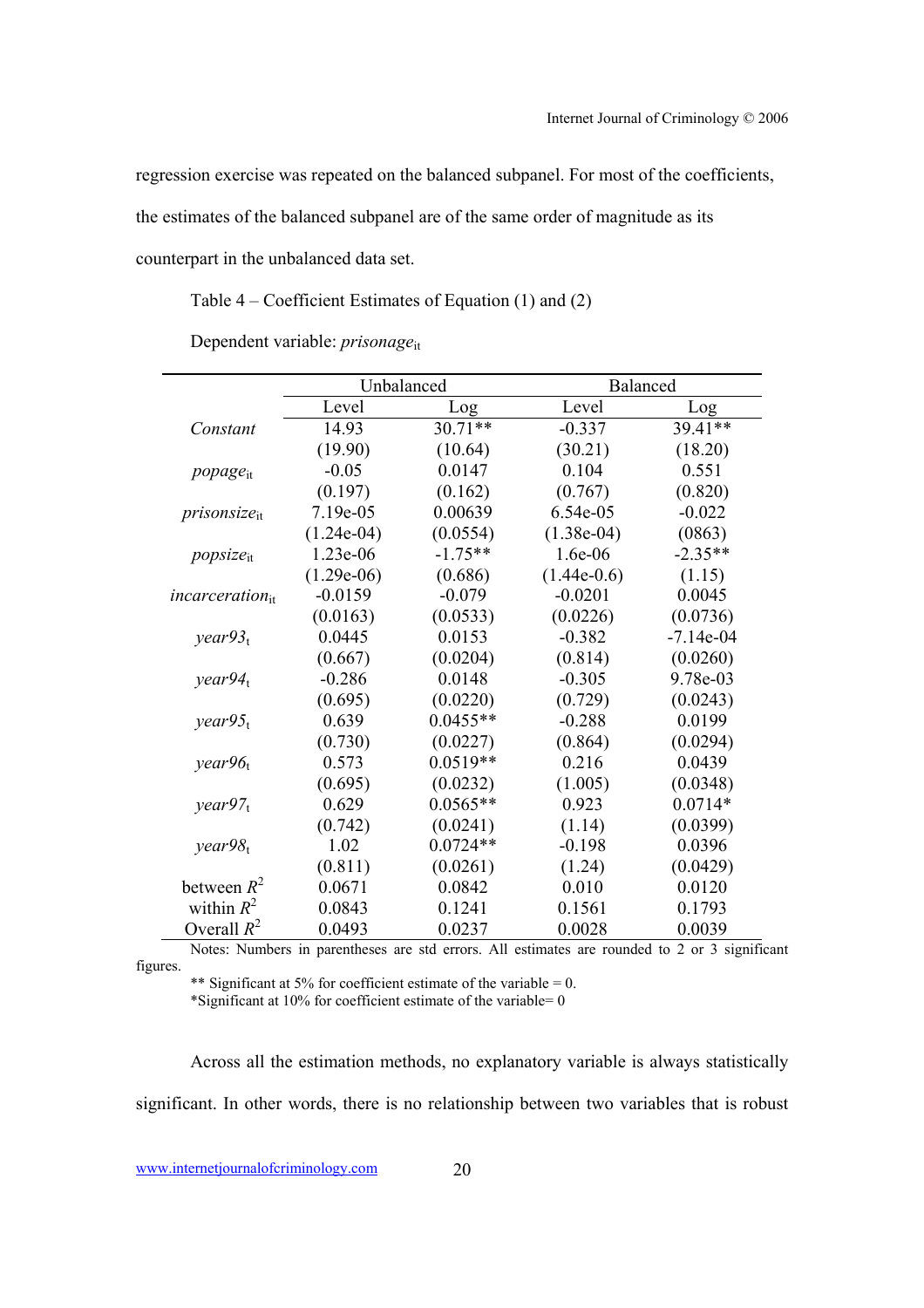across both data sets and both model specifications. In two cases, *popsize*it has a statistically and practically significant coefficient estimate under the log specifications. It shows that if the population size expands by 1%, the corresponding prisoner's median age will decrease by 1.75% (balanced) or 2.75% (unbalanced). One possible explanation for this negative correlation is that with expanding populations, there will naturally be a greater number of younger people. As younger people have higher propensity to commit crimes, there will be more of these young people in the prisons, which will then lower the observed median ages of the prison cohorts.

Based on the motivation of this study, it is of interest to test if the coefficient estimate of *popage*<sub>it</sub> is less than 1. The interpretation of this test is that the aging process in the prisons is slower than the aging process of the population. In other words, the net inflows entering the prisons are much younger than the prison cohort's median age. Thus, the hypothesis test is set up as follows:

$$
H_0: \beta_1 \geq 1 \qquad H_1: \beta_1 < 1
$$

|                      | Unbalanced | Unbalanced | <b>Balanced</b> | Balanced log |  |
|----------------------|------------|------------|-----------------|--------------|--|
|                      | level      | log        | level           |              |  |
| Coefficient          | $-0.05$    | 0 0 1 4 7  | 0.104           | 0.551        |  |
| T-stat               | $-5.33$    | $-6.08$    | $-1.168$        | $-0.548$     |  |
| P-value <sup>*</sup> | 4.92E-08   | 5.953E-10  | 0.121           | 0.292        |  |
|                      |            |            |                 |              |  |

Table 4: Results of Hypothesis Test

\* = taken under Gaussian distribution

For the above regressions, there was sufficient evidence to reject the null  $H_0$  when the unbalanced data was used. However, under both specifications, the balanced subpanel did not provide any significant result. This observation is consistent with Baltagi's (2001) concern. He cautions that by creating a balanced subpanel nested within the unbalanced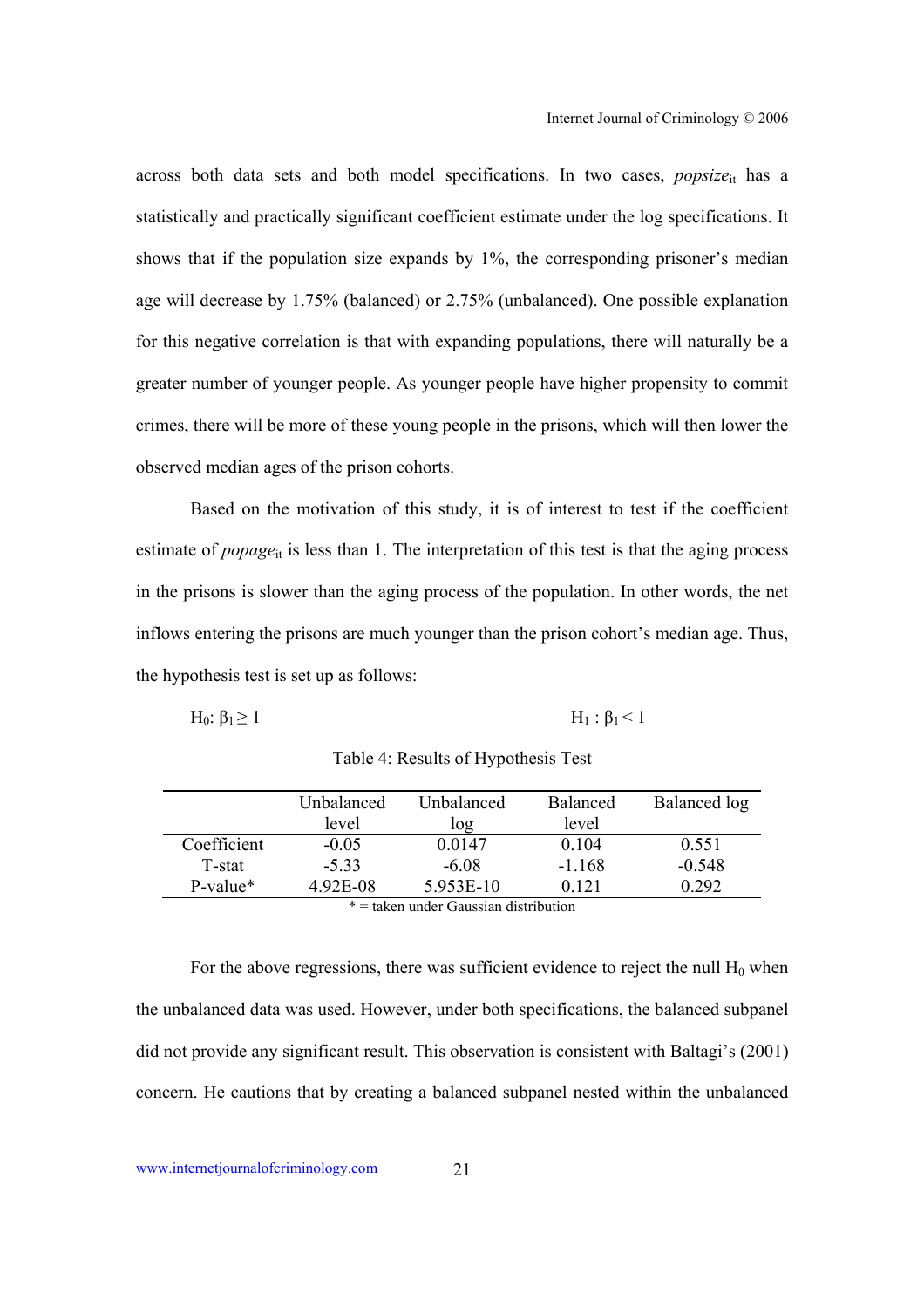panel is only throwing away important information. In this case, these results confirm Baltagi's postulation that the relationship that is detectable in the unbalanced panel might disappear in the balanced subpanel.

Both models using the unbalanced data produced significant estimates in the same order of magnitude *O(10<sup>−</sup><sup>2</sup> )* although both coefficient estimates have different signs. To a certain extent, the difference in signs can be attributed to the noise in the data, especially since the difference is merely 0.06. More importantly, the interpretation of this estimate is that indeed, the median age of a prison cohort is rather invariant to changes in demographic age distribution. This is contrary to what is typically expected. It means that even as the general population exhibit an aging phenomenon, aging is absent in the prison cohort. This then provides direct evidence that younger people are more than proportionately sent to the prisons.

## **4.1 Chow's Test for Assumption 1**

Under the Chow Test, equation (3) is estimated using fixed effects GLS to validate assumption 1. To analyse if a parameter  $\beta$  is time invariant is to separately estimate 7 different cross-sections for each year and to test if the coefficient estimate is the same throughout all the years. Since a panel data structure is available, it would be better to work within the panel framework than to revert to cross-sectional analysis. The following equation is proposed to test the equivalent hypothesis. This method interacts the variable of interest with time dummies, to see if a different coefficient estimate is produced in each time period. To write the following equation in a compact fashion, I will define the following terms: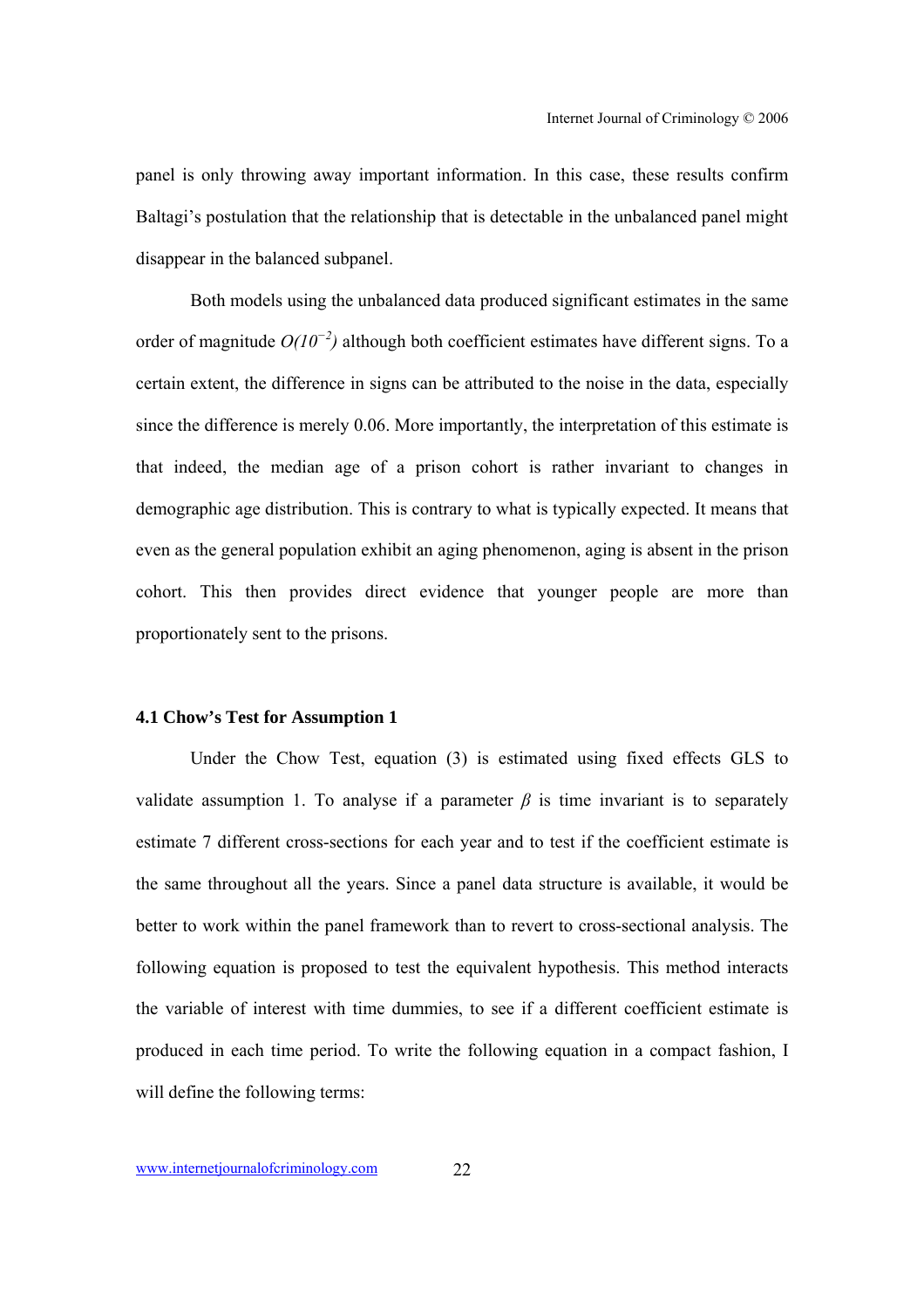$interactpopage_{it} = \alpha_1 \gammaear93_1 popage_{it} + \alpha_2 \gammaear94_1 popage_{it} + \alpha_3 \gammaear95_1 popage_{it} +$  $\alpha_4$  *year*96<sub>t</sub> *popage*<sub>it</sub> +  $\alpha_5$  *year*97<sub>t</sub> *popage*<sub>it</sub> +  $\alpha_6$  *year*98<sub>t</sub> *popage*<sub>it</sub>

 $interactionsize_{it} = \pi_1 \, years3$ <sub>t</sub>  $prisonsize_{it} + \pi_2 \, years4$ <sub>t</sub>  $prisonsize_{it} +$ 

 $\pi_3$  *year*95<sub>t</sub> *prisonsize*<sub>it</sub> +  $\pi_4$  *year*96<sub>t</sub> *prisonsize*<sub>it</sub> +

π5 *year97*t *prisonsize*it + π6 *year98*t *prisonsize*it

 $interactpopsize_{it} = \rho_1 \text{ year} 93_t popsize_{it} + \rho_2 \text{ year} 94_t popsize_{it} + \rho_3 \text{ year} 95_t popsize_{it} +$  $\rho_4$  *year* $96$ <sub>t</sub> *popsize*<sub>it</sub> +  $\rho_5$  *year* $97$ <sub>t</sub> *popsize*<sub>it</sub> +  $\rho_6$  *year* $98$ <sub>t</sub> *popsize*<sub>it</sub>

*interactincarceration*<sub>it</sub> =  $\tau_1$  *year* $93$ <sub>*t</sub> incarceration*<sub>it</sub> +  $\tau_2$  *year* $94$ <sub>*t</sub> incarceration*<sub>it</sub> +</sub></sub>

$$
\tau_3
$$
 year95<sub>t</sub> *incarceration*<sub>it</sub> +  $\tau_4$  year96<sub>t</sub> *incarceration*<sub>it</sub> +

 $\tau_5$  *year97*<sub>t</sub> *incarceration*<sub>it</sub> +  $\tau_6$  *year98*<sub>t</sub> *incarceration*<sub>it</sub>

$$
prisonage_{it} = \eta_0 + \eta_1 popage_{it} + \eta_2 prisonsize_{it} + \eta_3 popsize_{it} + \eta_4 interaction_{it} +
$$
  
\n
$$
\eta_5 year93_t + \eta_6 year94_t + \eta_7 year95_t + \eta_8 year96_t + \eta_9 year97_t + \eta_{10} year98_t +
$$
  
\n
$$
\eta_{11} interact popage_{it} + \eta_{12} interact prisonsize_{it} + \eta_{13} interact popsize_{it} +
$$
  
\n
$$
\eta_{14} interact in correction_{it} + c_i + \xi_{it}
$$
 (3)

Joint Significance Test

H<sub>0</sub>:  $\eta_1 = \eta_2 = \eta_3 = \eta_4 = \eta_5 = \eta_6 = 0$ 

## $H_1$ :  $H_0$  is not true

The intuition for this joint significance test is that, if all of the variability in *prisonage*<sub>it</sub> has already been captured by the year effects and the variable  $popage_{it}$ , then the time-interacted variables will contain no explanatory power. This is equivalent to have zero coefficient estimates. A simple Likelihood Ratio test is implemented for this exercise. This test is subsequently repeated for all other explanatory variables by modifying equation (3). The hypothesis result from all tests is shown in table 5.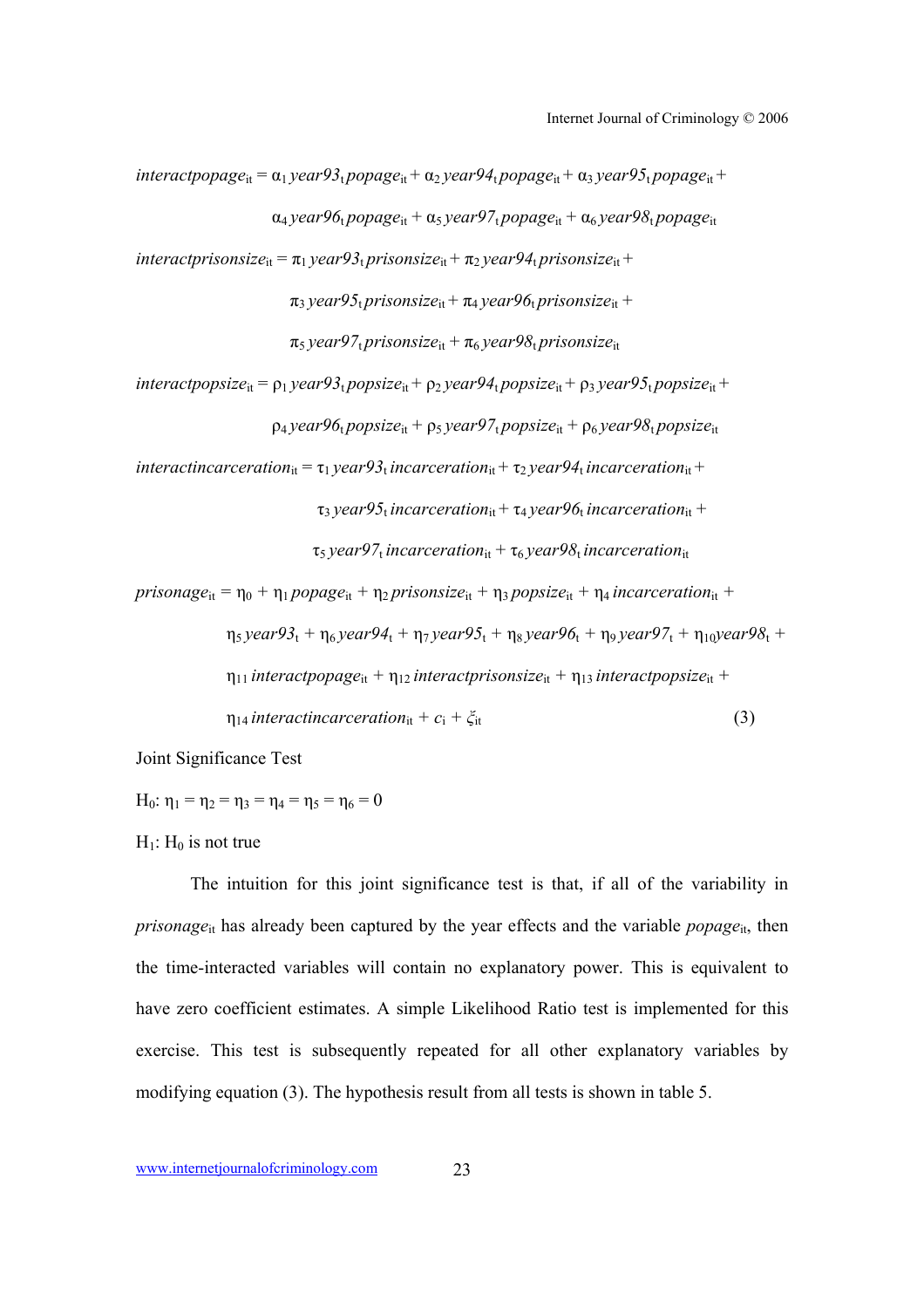| Data            | <b>Test Stat</b> | Dist            | P-value |
|-----------------|------------------|-----------------|---------|
| Unbalanced      | 42.15            | Chi-square (24) | 0.0124  |
| <b>Balanced</b> | 46.16            | Chi-square (24) | 0.0042  |

Table 5: Hypothesis Test of Parameter Stability (Chow Test)

In both cases, there is violation of assumption 1 that the value of  $\beta$  is not stable over time. In other words, if the analysis is restricted to individual cross-sections, there will be a different set of *β* for each time period. However, it is reasonable to argue that this changing  $\beta$  is not driving the results obtained in table 4. If the changing  $\beta$  did affect the hypothesis testing, then it would affect both the balanced and unbalanced data sets identically. Since this Chow test encompasses the interaction of all explanatory variables with time dummies, it is possible that the source of changing *β* is observed in other variables apart from *popage*<sub>it</sub>.

#### **5. Conclusions**

In this paper, a fixed effects GLS regression was estimated to study the age-crime relationship, to see if younger people have a higher probability of being sentenced to the prisons. Under a larger unbalanced panel, the data presents sufficient evidence to support the thesis that younger people are more likely to be sentenced to the prisons. But this result disappears when the balanced subpanel data is used instead. Baltagi (2001) argues that whenever a balanced subpanel is created from an unbalanced panel, important information is thrown away. In this empirical exercise, this argument is validated because the significant relationship observed under the unbalanced panel becomes insignificant under the balanced subpanel.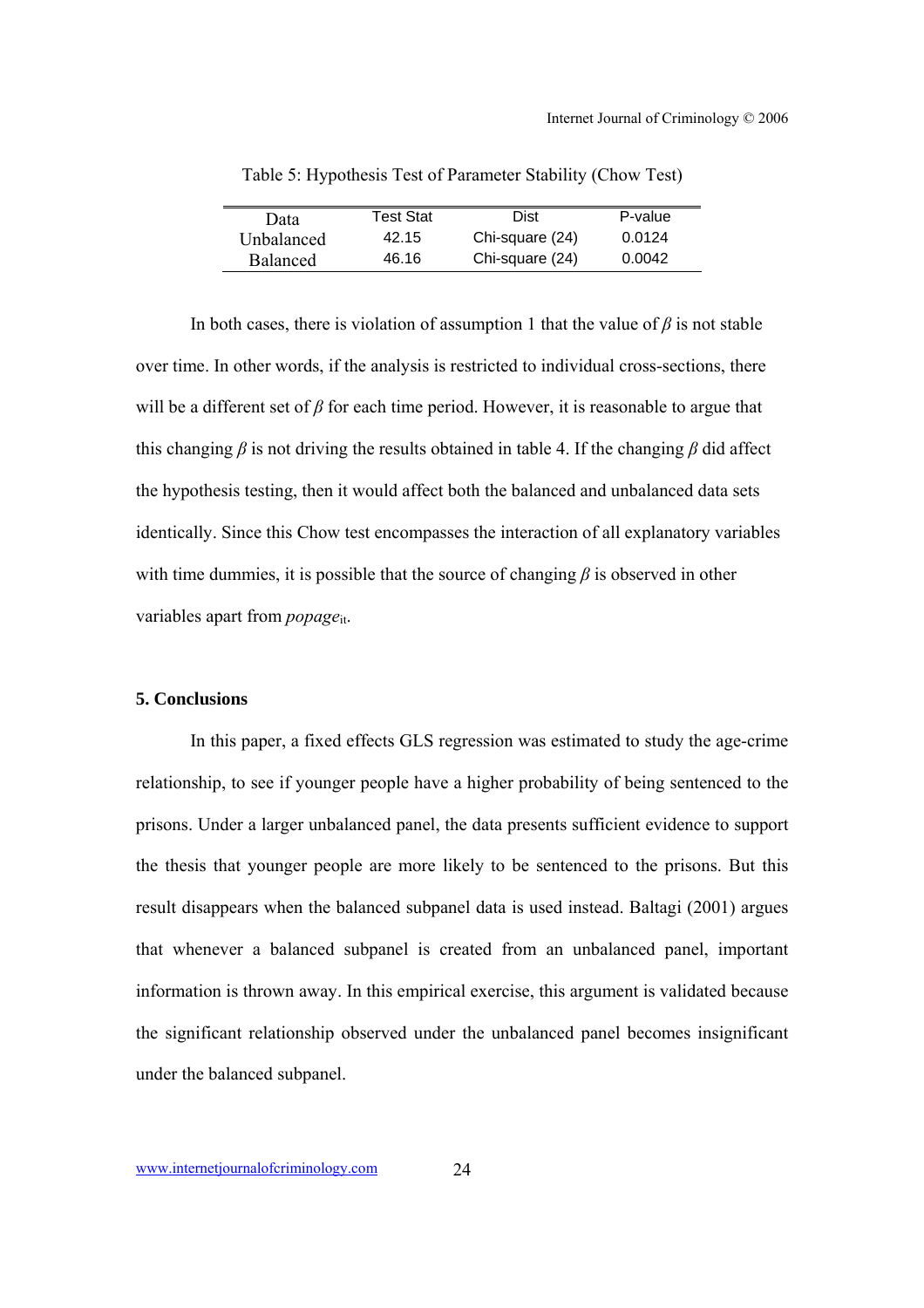This paper advances the study of age-crime relationship via an alternative model. The use of a different approach permits a robustness check that a covariance indeed exists between criminal's age and demographic age. This is evidence that previous micro level observations of an age-crime linkage remain true at the macro level. Further research can be done using non-parametric methods to estimate the model. Strong structural assumptions were imposed by the use of a typical linear panel model. The model can also be enriched by including more country-specific characteristics, such as the type of judicial system, size of police forces, or arrest rates or factors describing socioeconomic conditions. Similarly, other demographic factors like birth rate, death rate will be useful inclusions as well.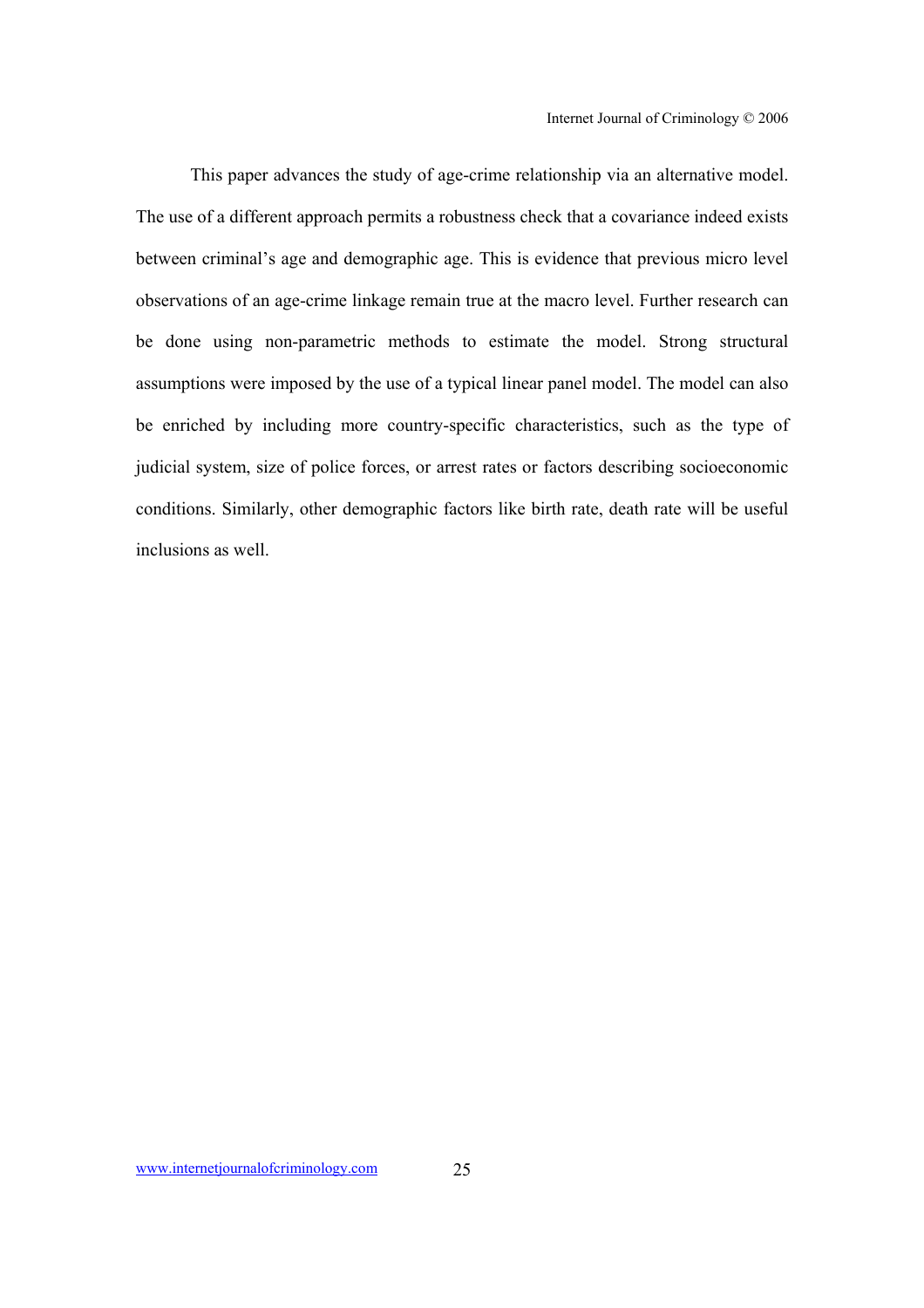## **REFERENCES**

- Baltagi, Badi H (2001). Econometric Analysis of Panel Data, 2<sup>nd</sup> Ed. Chichester: John Wiley & Sons.
- Cherry, T. L. (1999). Unobserved heterogeneity bias when estimating economic model of crime. *Applied Economic Letters* 6: 753 – 757.
- Chilton, R., & Spielberger, A. (1971). Is delinquency increasing? Age structure and the crime rate. *Social Forces, 49*, 487-493.
- Chow, Gregory (1986). Random and Changing coefficient models, In Z. Griliches and M.D Intrilligator (eds.), vol II, Handbook of Econometrics. North-Holland, Amsterdam, 1213-1245.
- Cohen, LE & Land, KC (1987). Age structure and crime: symmetry versus asymmetry and the projection of crime rates through the 1990s. *American Social. Review 52,*  170-183.
- Feldman, M. Philip (1977). *Criminal Behavior: A Psychological Analysis*. London: John Wiley & Sons.
- Ferdinand, T. N. (1970). Demographic shifts and criminality: An inquiry. *British Journal of Criminology, 10*, 169-175.
- Fox, JA (1978). *Forecasting Crime Data: An econometric analysis*. Lexington, MA: Lexington Books.
- Greenberg, David F. (1977). Delinquency and the Age Structure of Society. In *Contemporary Crises 1*:189-223.
- Greenberg, David F. (1983). "Crime and Age" Pp 30-35. In Levinson, David (Ed), *Encyclopedia of Crime and Justice*, vol 1. New York: Macmillan.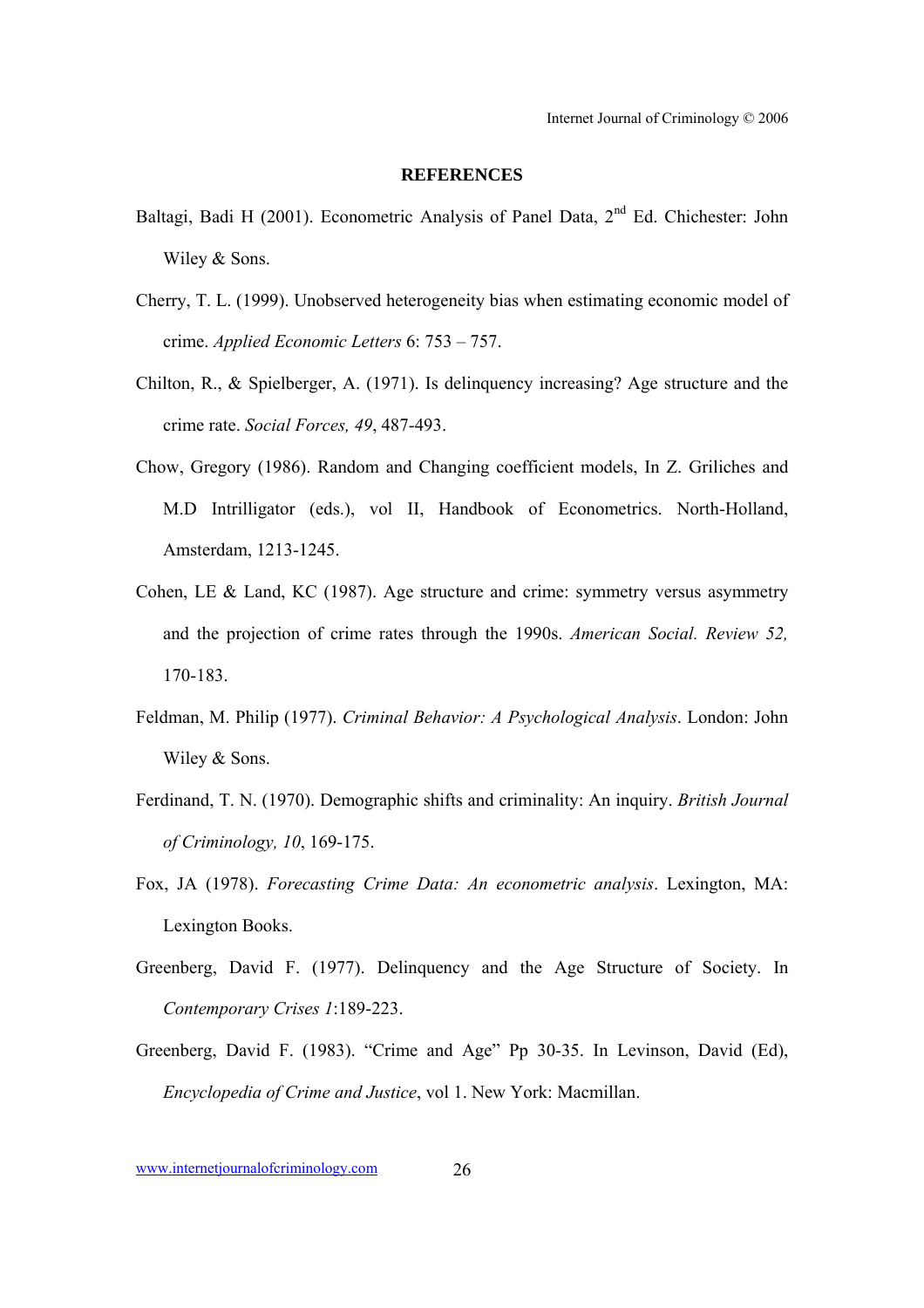- Hirschi, Travis and Gottfredson, Michael (1983). *Causes of Delinquency*. Berkeley, CA: University of California Press.
- Lee, G. W. (1984). Are crime rates increasing? A study of the impact of demographic shifts on crime rates in Canada. *Canadian Journal of Criminology, 26*, 29-41.
- Messner Steven F. & Rosenfeld R. (1999). Social structure and homicide: theory and research. In Smith, MD & Zahn, MA (eds), *Homicide: A Sourcebook of Social Research*, pp. 27–41. Thousand Oaks, CA: Sage.
- Messner, Steven F. & Sampson, RJ (1991). The sex ratio, family disruption and rates of violent crime: the paradox of demographic structure. Soc. Forc. 69, 693-713.
- Nagin, D. S., Farrington, D. P., & Moffitt, T. E. (1995). Life-course trajectories of different types of offenders. *Criminology, 33*, 111-140.
- Nagin, D. S., & Land, K. C. (1993). Age, criminal careers, and population heterogeneity: Specification and estimation of a nonparametric, mixed poisson model. *Criminology, 32*, 327-362.
- Sagi, P. C., & Wellford, C. F. (1968). Age composition and patterns of change in criminal statistics. *Journal of Criminal Law, Criminology & Police Science, 59*, 29- 36.
- Short, JF Jr. 1971. Introduction. In Short, JF Jr (ed), *The Social Fabric of the Metropolis: Contributions of the Chicago School to Urban Sociology*, pp. xi-xlvi. Chicago: University Chicago Press.
- Sampson RJ & Lauritsen JL. (1994). Violent victimization and offending: individual-, situational-, and community-level risk factors. In Reiss, AJ Jr & Roth, JA (eds),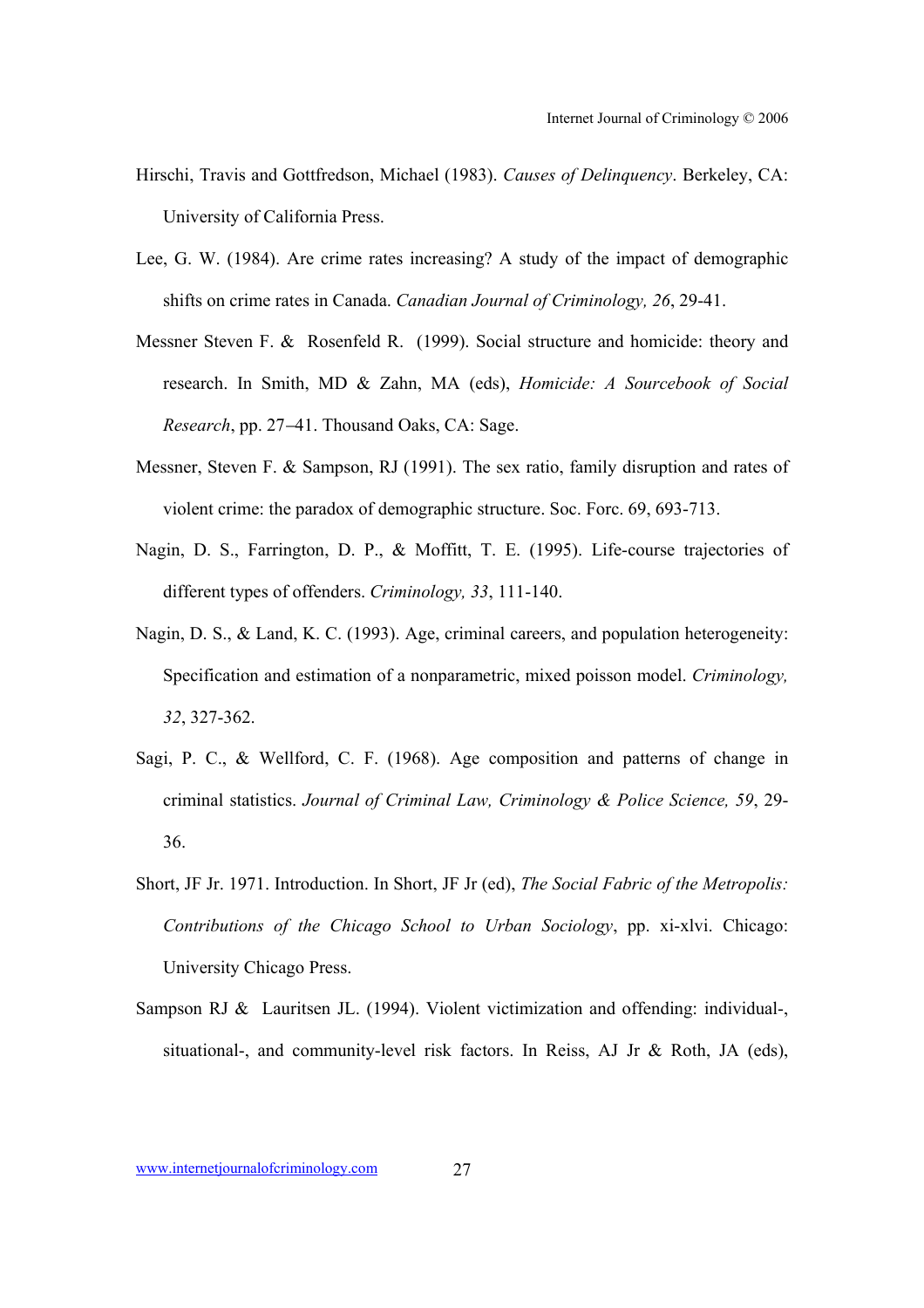Understanding and Preventing Violence 3:1-114. Washington, DC: Natl. Acad. Press

- South, Scott & Messner, Steven, F. (2000). Crime and Demography: Linkages through age. Multiple linkages, reciprocal relations. *Annual Review of Sociology* 26, 83-106.
- Stark, R. (1981). Deviant places: a theory of the ecology of crime. *Criminology 25,* 893- 909.
- Steffensmeier, D. Allen, E. A,Harer, M. D & Streifel, C. (1989). Age and the distribution of crime. *American Journal of Sociology 94*, 803-831.
- Steffensmeier, D. & Harer, MD (1991). Did crime rise of fall during the Regan presidency? The effects of an "aging" US population on the nation's crime rate. *J. Res. Crime Delinquency 28*, 330-59.
- Steffensmeier, D. & Harer, MD (1999). Making sense of recent US crime trends, 1980 to 1996/1998: age composition effects and other explanations. *J. Res. Crime Delinquency* 36:235-74.
- Wellford, C. F. (1973). Age composition and the increase in recorded crime. *Criminology, 11*, 61-70.
- Wooldrige, Jeffrey (2002). *Econometric Analysis of Cross Section and Panel Data*. Cambridge, MA: MIT Press
- Worrall, John. & Pratt, Travis C. (2004). On the consequences of ignoring unobserved heterogeneity when estimating macro-level models of crime. *Social Science Research 33*, 79-105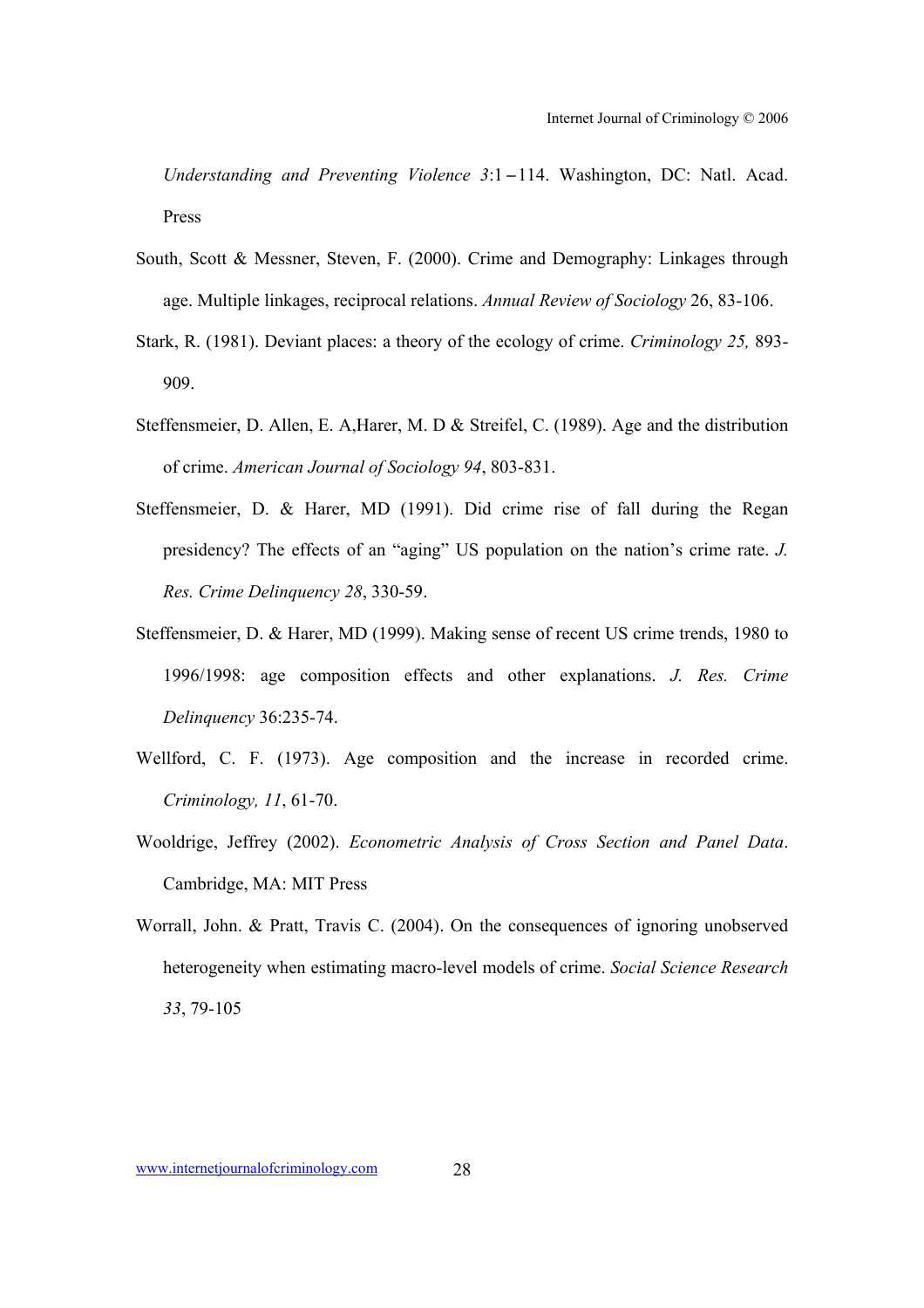# **Appendix A**

|  |  | Table A1 – Summary of variables (Unbalanced data set) |
|--|--|-------------------------------------------------------|
|--|--|-------------------------------------------------------|

| Variable      | Min    | Max       | Average  | Weighted Average |
|---------------|--------|-----------|----------|------------------|
| prisonage     | 24     | 54        | 31.8     | 32.7             |
| popage        | 21.1   | 39.3      | 34.8     | 35.2             |
| prisonsize    | 101    | 664700    | 19530.4  | 19530.4          |
| popsize       | 259012 | 148409753 | 15352462 | 15352462         |
| incarceration | 24.7   | 443       | 109.6    | 198.1            |

*Note*: Prisoner variable is weighted according to prison size. Population variables are weighted according to population size.

| Table A2 – Summary of variables (Balanced data set) |
|-----------------------------------------------------|
|-----------------------------------------------------|

| Variable      | Min    | Max      | Average  | Weighted Average |
|---------------|--------|----------|----------|------------------|
| prisonage     | 25     | 37       | 32.0     | 31.8             |
| popage        | 23.6   | 39.3     | 34.8     | 36.5             |
| prisonsize    | 157    | 54442    | 17476.9  | 17476.9          |
| popsize       | 707825 | 58866290 | 18234392 | 18234392         |
| incarceration | 24.7   | 214      | 90.3     | 713              |

*Note*: Prisoner variable is weighted according to prison size. Population variables are weighted according to population size.